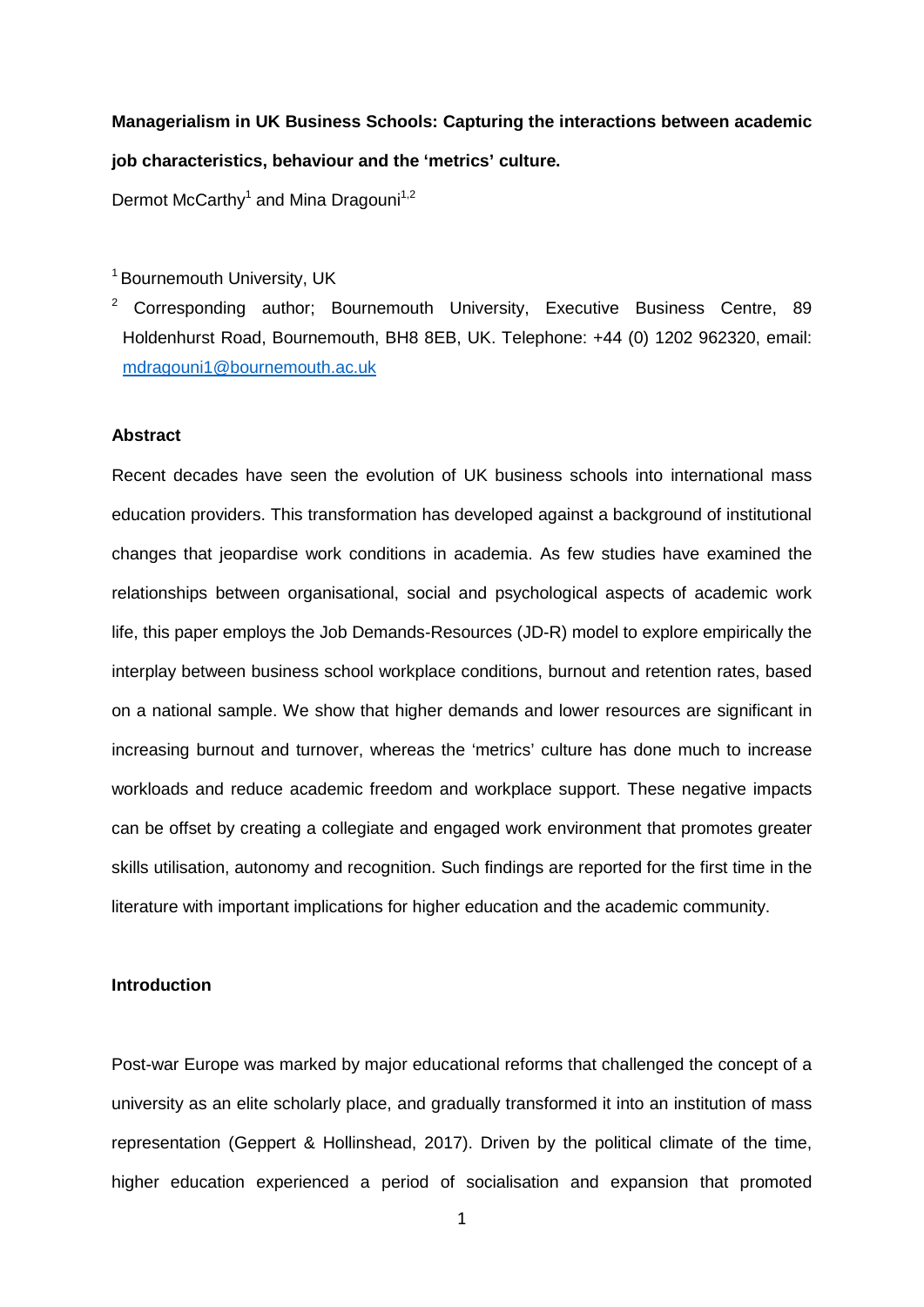scientific knowledge and academic scholarship as public goods, accommodating larger numbers of students who came from a broader spectrum of social strata, and expanded its functions and roles in society. The modern European university positioned the academics at the heart of the institution and protected their autonomy as an integral part of the academic ethos (Altbach, 1991).

In the decades that followed, the rollback of Keynesian welfare state politics gave way to the resurgence of economic liberalism in the management of public affairs. The university, as a dynamic institution that cannot but adapt to emerging realities, was subjected to significant politico-economic pressures. Similar to other economic sectors that enjoyed state provisions, the policies prescribed by the new paradigm gradually destabilised the public-good character of higher education, halting university democratisation and eventually reversing and subsuming it under the neoliberal logic. As witnessed across many European states, government directives for higher education, such as competition for research funding based on performance outputs and enclosures through the introduction of five-digit tuition fees, are increasingly transforming universities into corporate-like institutions and challenging their equity of access. In parallel to this, traditional modes of university governance are increasingly seen as inefficient, promoting the emergence of university administration as a distinct profession that lessens academic control over decisions.

University 're-engineering' and pressures to conform to industry and government needs was particularly fierce in countries such as Britain, especially for business and management schools which came to play a central role in the global marketization of higher education. By virtue of their importance in productive forces and processes, economics and managementrelated subjects had long led academic scholarship, turning the related schools and departments into the 'cash cows' of universities (Butler & Spoelstra, 2014). Due to their institutional importance, business and management schools have been least immune to the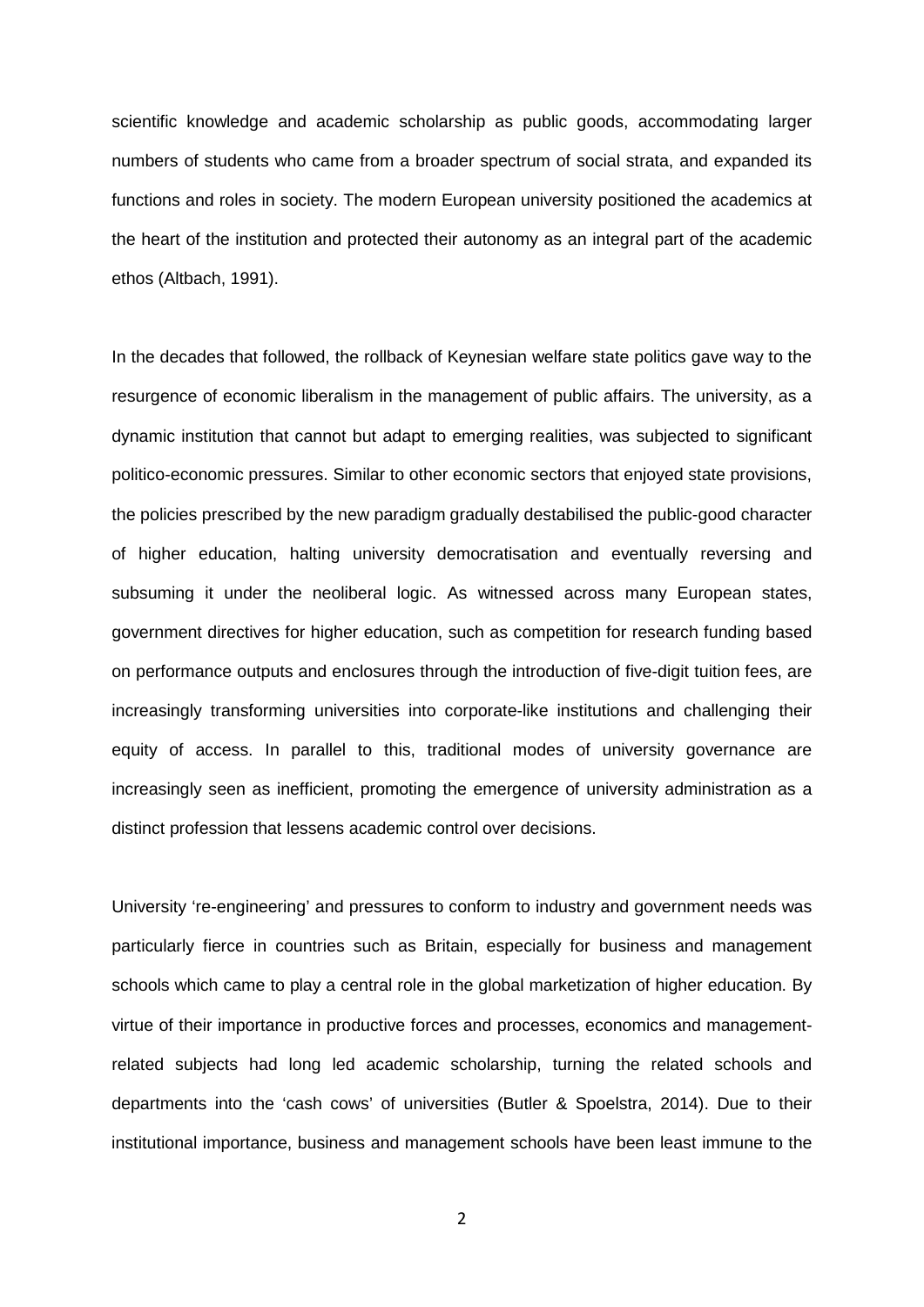emerging business-like 'rules of the game' and it is there where management-led changes have been felt most quickly and intensely.

Driven by the economic imperatives of standardization, routinization and efficiency, UK business schools have rapidly evolved into internationalised mass-market education providers, with tremendous effects not only on those who study with them but also on those who work in them, as the status and conditions of academic employment are increasingly challenged (Geppert & Hollinshead, 2017). In particular, many academics have found themselves under increased strain, stemming from higher accountability demands and increased bureaucratisation. At the same time, academic salaries have not kept pace with work commitments to teach, do research, attract external grants and offer consultation.

As highlighted in critical management literature, the growing importance of managerial processes in UK business schools mimic industry and market practices (see *inter alia* Alvesson & Spicer, 2016; Bristow *et al.*, 2017). A new 'corporate culture' manifests through the introduction of several managerial elements, such as quality control systems, performance measurements and marketing strategies. A series of aggressive neoliberal policies had been put in place, allowing for the substitution of equity-based funding with competition-led financing and the introduction (and subsequent tripling) of tuition fees, tremendously contributing to the generation of a *quasi*-market academic environment (Bristow *et al.*, 2017). Although the adoption of a neoliberal audit culture in academia is not an exclusively-British phenomenon, it is not hyperbolic to say that it is exemplified by contemporary business schools across the country.

Deeply concerned by these developments, the present study seeks to investigate empirically the effects of university *quasi-*corporate culture on academics employed by business and management schools in Britain. As illustrated above, the UK business and management school provides an academic sub-environment that is ideal for exploring the effects of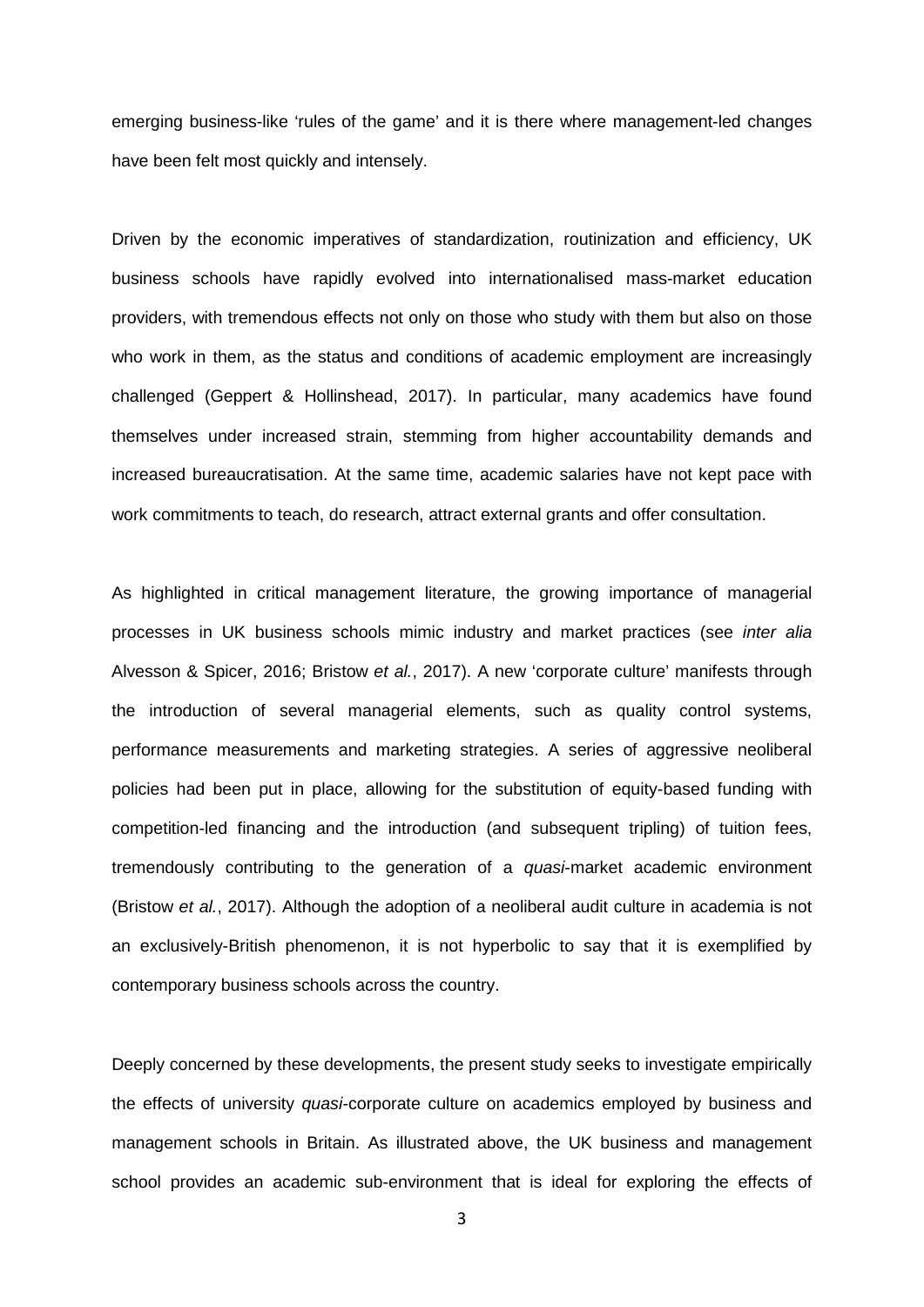performance metrics on academics, and the possible clash between marketization/performance-rules and academic ideals. Although this subject has attracted considerable attention in recent years, the multifaceted relationships between organisational, social and psychological aspects of academic work life are still relatively underexplored.

Through the theoretical lenses of organisational theory, this paper applies and adapts the Job Demand-Resources (JD-R) model to the context of UK business/management school academia. Contrary to previous studies on the topic, it provides a quantitative analysis of testable hypotheses based on data collected through a national-scale questionnaire survey instrument. This is the first study after the work of McClenahan *et al.* (2007) and Kinman and Jones (2008) that applies the JD-R theory to universities located in the UK. However, contrary to previous applications, this paper draws its data on a geographically and institutionally diverse sample from 24 universities across Britain, focusing on academics across all career ranks.

Explicitly, the aim of this paper is to shed light on the role various job demands (workload, work-life imbalance) and resources (skills utilisation, perceived participation, rewards and academic freedom) associated with academia play in determining levels of employee burnout and intention to leave their current institution. Furthermore, the paper examines whether and how performance management through quantifiable research and teaching outcomes alters academic workplace conditions and behaviour. In doing so, it seeks to inform collective academic responses to managerialism and the increasing corporate logic witnessed at the contemporary university. Copying with and resisting where necessary these new developments is not only pragmatic but also ontological, necessitating both the defence of academic integrity from policies that threaten to strip off the ideals of scholarship and the avoidance of distortions to the character of higher education imposed through top-down managerial approaches.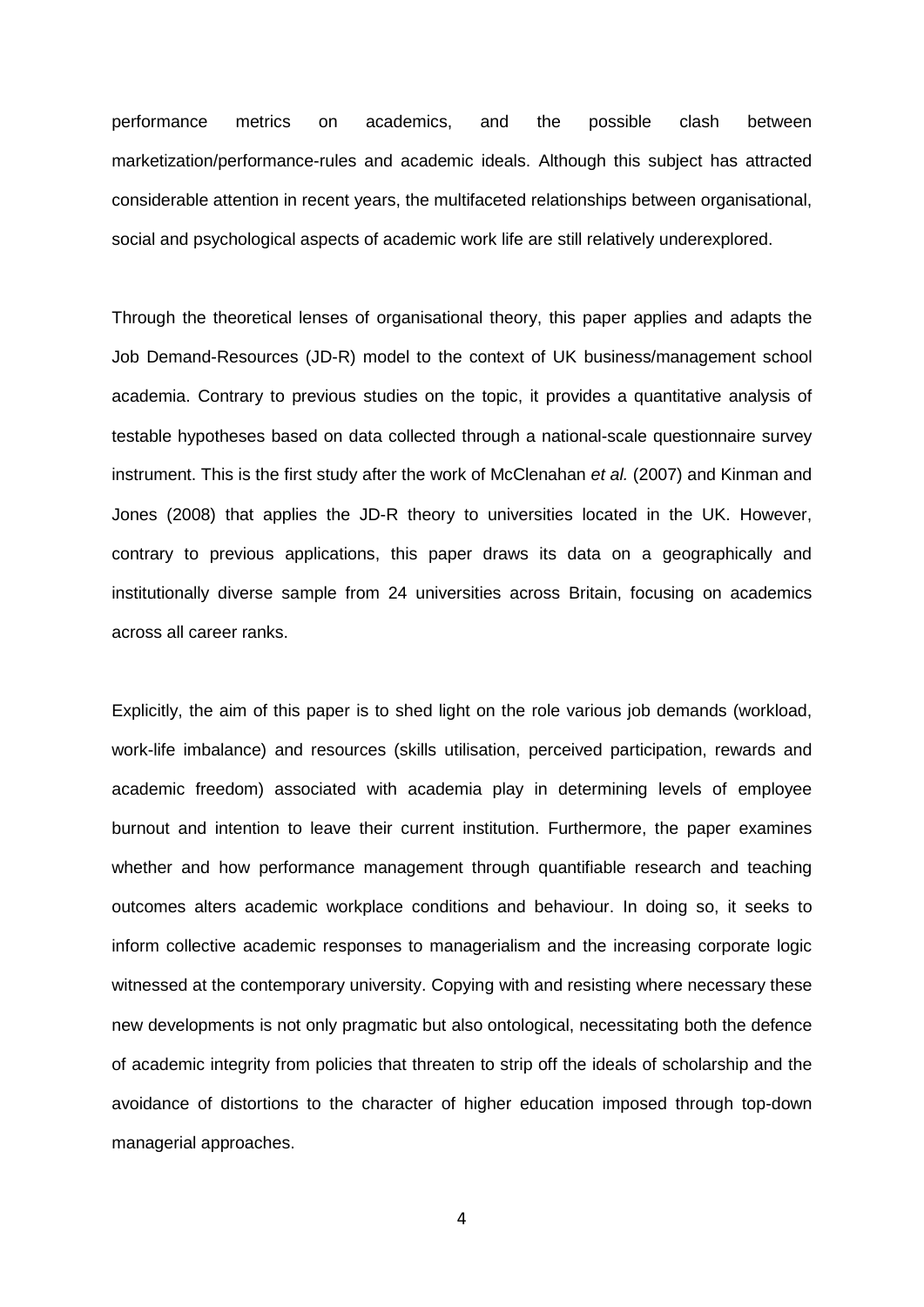#### **Applying the job demand-resources model (JD-R) to the higher education sector**

JD-R theory is an organisational theory that explores the mechanisms of employee work engagement and exhaustion (Demerouti *et al.*, 2001). It suggests that any work environment is framed by certain demands and resources based on the psychological, physiological, social and organisational aspects of the job that together shape employee wellbeing (Giauque *et al.*, 2013).

Bakker et al. (2004) define job resources as those aspects of work that function in achieving work goals, reducing the psychological costs associated with job demands and stimulating personal growth and development. Job demands are defined as those aspects of work that require sustained physical or psychological effort and impose certain physiological or psychological costs. Schaufeli and Bakker (2004) outline how resources such as skills utilization, collegiality and flexibility create a motivational 'gain cycle' which helps employees to cope with the demands of their profession. The absence of such resources precludes goal accomplishment and results in feelings of failure, frustration and disengagement. Demands, such as heavy workloads and disruptions in an employee's work-life balance, create an energetic 'loss cycle' that increases mental fatigue and eventually leads to exhaustion.

Furthermore, the concept of employee burnout, namely disengagement from one's work and psychological exhaustion, is also relevant here as it combines the effects of an absence of job resources with high levels of job demands (Demerouti *et al.*, 2001). Burnout has been associated with a number of negative work outcomes, including a greater willingness of employees to leave their current employer (Lee & Ashforth, 1996). The direct consequences of job demands and resources on employee burnout are complicated by the role certain job resources can play in buffering the impact of specific job demands upon burnout (Bakker & Demerouti, 2007). As outlined by Bakker *et al.* (2004), such moderations may occur when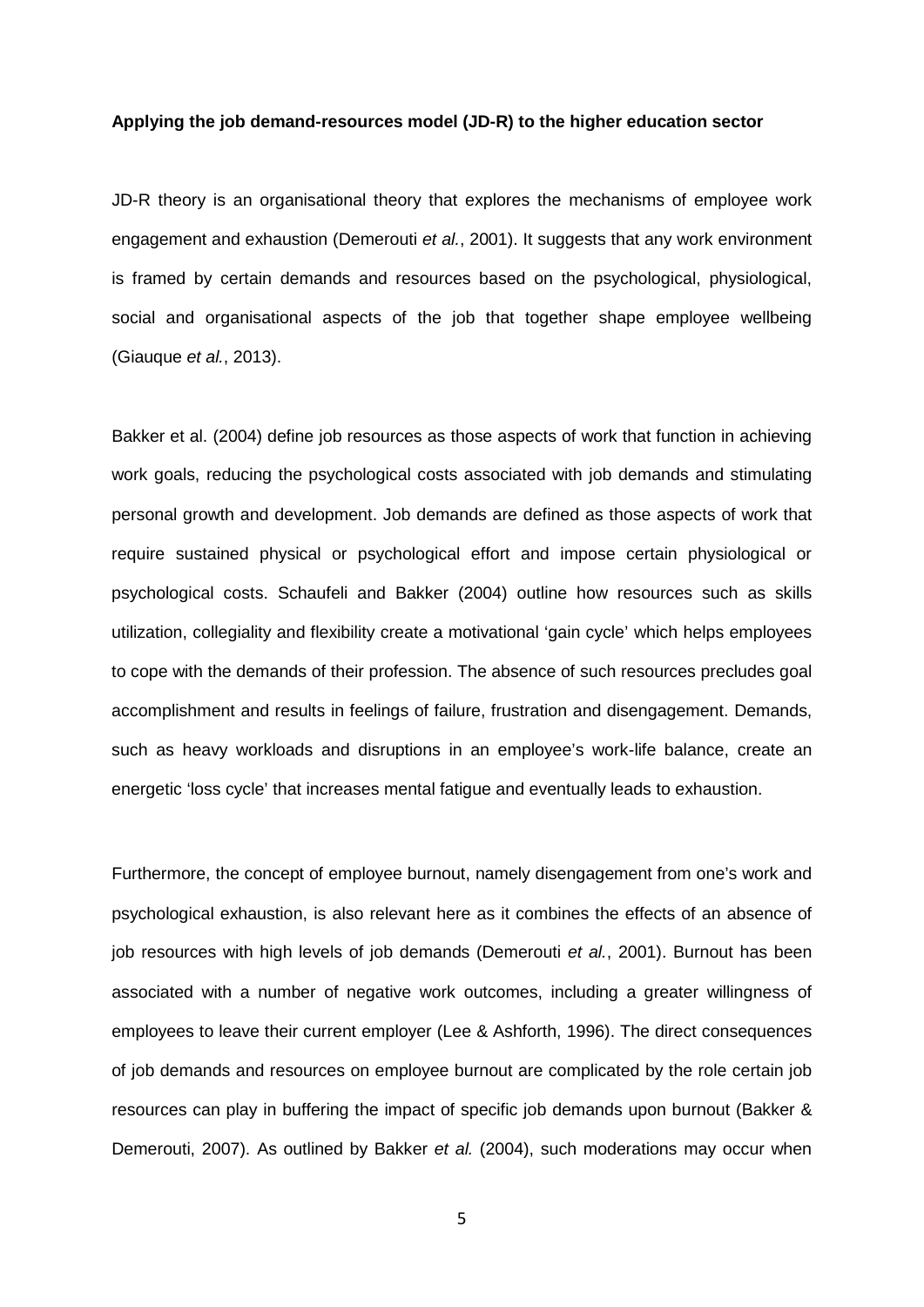job resources provide employees with social support, render stressors predictable, provide a rationale for stressors, or provide individuals with some degree of perceived control over stressors.

> --------------------------- Insert Figure 1 here --------------------------

In this paper we extend this line of research, using the JD-R model to explore the dynamic relationships between working conditions and employee burnout and behaviour in UK business schools (see figure 1).

There is currently a limited number of empirical studies that apply the JD-R model to the higher education sector. These examine the direct impact of demands and resources on outcomes such as staff engagement, job satisfaction and work stress. More specifically, Rothmann and Jordaan (2006) used data from three universities in South Africa to investigate the impact of job characteristics on academics' work engagement. Their results suggested that job resources (organisational and social support, autonomy, learning opportunities) have a positive effect on staff engagement, whereas job insecurity has a negative impact on commitment and dedication. Similarly, Barkhuizen *et al.* (2014) used a sample of academic staff from various disciplines across 24 South African institutions, concluding that academics that experience greater demands while receiving fewer rewards run a higher risk of becoming exhausted and alienated from their work life.

In Canada, Catano *et al.* (2010) sampled academic staff working at various university departments of 56 institutions to study the effect of job demands on satisfaction and stress. They found that job insecurity and work-life conflict lead to job dissatisfaction whereas the latter is also a major stressor. They also reported that lack of job control and role clarity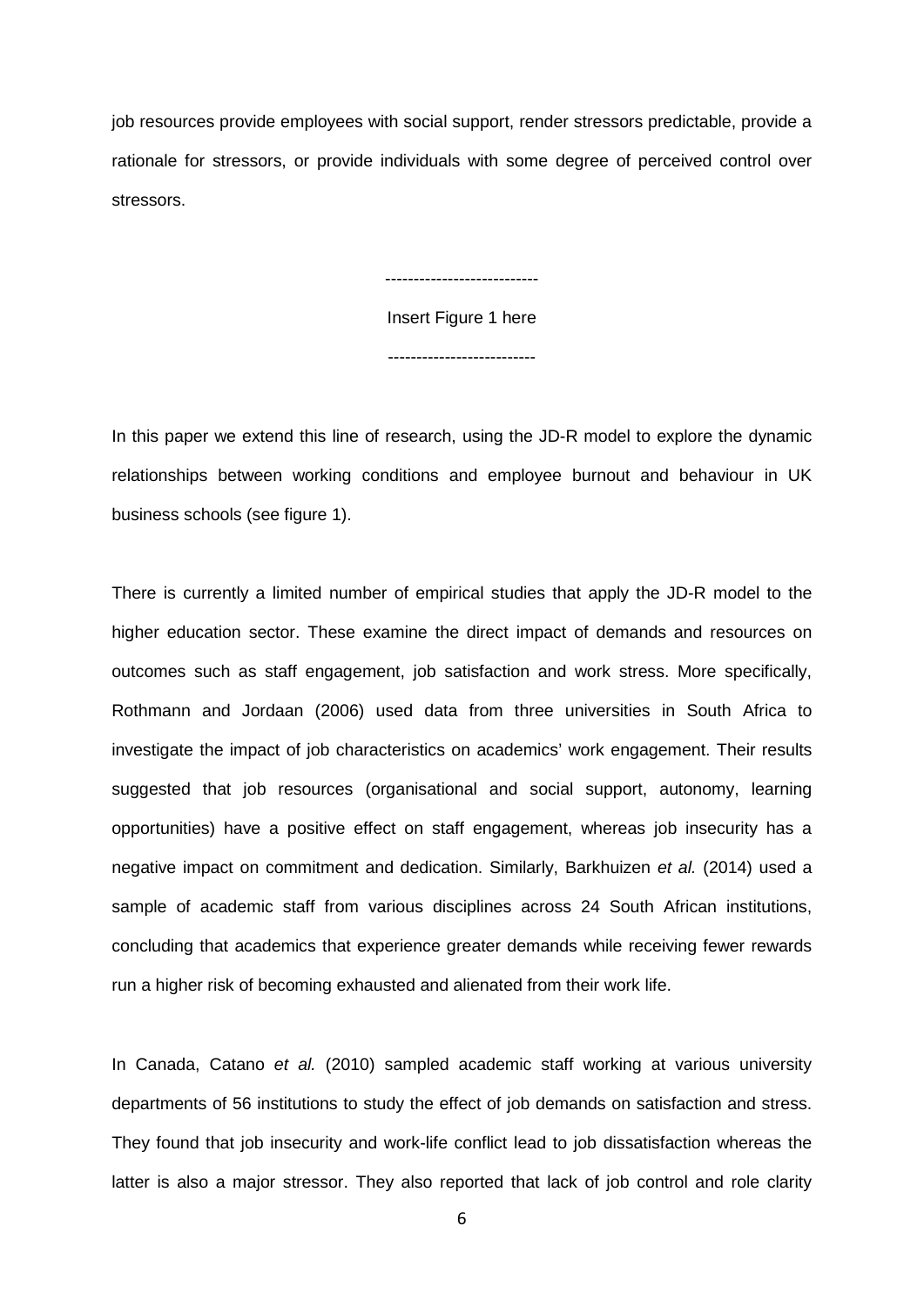along with perceptual unfairness are stress-related factors that predict psychological strain. These findings were further supported by Boyd *et al.* (2011) in the context of 11 Australian institutions.

Following a slightly different path, in their study of US STEM departments, Bozemann and Gaughan (2011) developed a job satisfaction model that encompasses resources and demands (i.e. tenure, work composition, colleague interactions and pay perceptions) with individual attributes and engagement with industry. Their results indicated that there is a high dependency of job satisfaction upon positive views of colleague relationships and payment. Moreover, the work of Mudrak *et al.* (2018) focused on academics employed in Czech universities, using the JD-R theory to investigate interactions between autonomy, social support, quantitative demands, work-life imbalance, job insecurity and their influence on job satisfaction, stress and work engagement. Their findings revealed that job resources promote engagement and satisfaction whereas job demands result in work-life conflict and stress.

A number of empirical studies have also focused on the ability of job resources to buffer the impact of job demands on outcomes. Bakker *et al.* (2004) used data from a professional education institute of applied science in the Netherlands to explore the capacity of job resources (i.e. social support, supervisor relationships, autonomy and performance feedback) to act as buffers against the impact of work overload, emotional demands by students, physical demands and work-home interference. They found that all the said resources reduce the impact of specific demands at work, such as overload and exhaustion, but it is autonomy and social support that are mostly effective in reducing cynicism and copying with emotionally demanding situations. In another study set in the Netherlands, Bos *et al.* (2009) explored work characteristics and drivers of job satisfaction in a sample of academic and non-academic staff of a higher education institution. They reported that job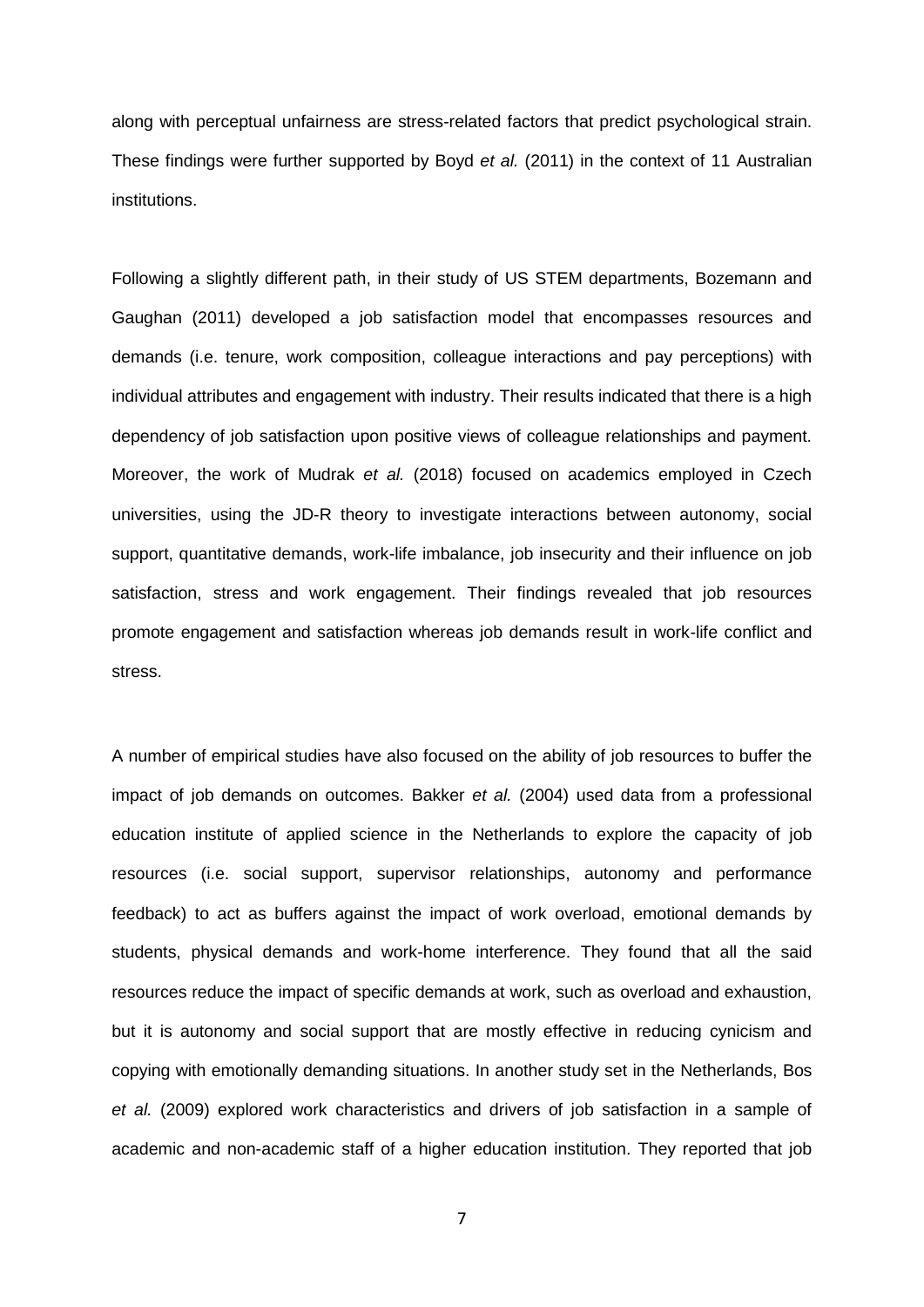resources, particularly skill discretion and relations with colleagues, reduce the negative effects of job demands, such as workload and conflicts at work.

Regarding studies set in the UK, there are only two in the present literature. McClenahan *et al.* (2007) used the similar demand-control-support model to test whether academic jobs with high demands (work pressure) and low job resources (supervisor support and autonomy) are stressful, based on a small sample of lecturers and senior lecturers of one British university. They reported that job demands and control have additive effects on psychological wellbeing, burnout and job satisfaction. Furthermore, the study of Kinman and Jones (2008) assessed the influence of job control, schedule flexibility, employee support and work-life conflict on wellbeing, job satisfaction and leave intentions in a cross-national sample of lecturers and junior researchers across all disciplines. Their study found that there is a positive relationship between job demands, dissatisfaction and intention to leave. It also highlighted a distinction between intrinsic motivations (e.g. intellectual motivation, opportunities to use initiative) and extrinsic barriers to job satisfaction (e.g. pay, promotion, work hours) related to academic work.

Overall, the existing literature suggests that job demands lead to energy depletion and psychological fatigue whereas job resources evoke higher resilience amongst academics towards pressures at work, in turn causing spillover effects on job satisfaction, engagement and intention to leave. However, the body of current empirical work using the JD-R framework is limited by its reliance on university-specific samples (i.e. observations made based on one or few institutions), by disregarding inter-faculty distinctions (i.e. sampling academics from all subjects/schools) and/or disregarding differences between academic and non-academic roles (i.e. sampling all university staff). Therefore, this paper is the first attempt to comprehensively study the dynamic relationships between job demands, resources and behaviour in academia by focusing specifically on business/management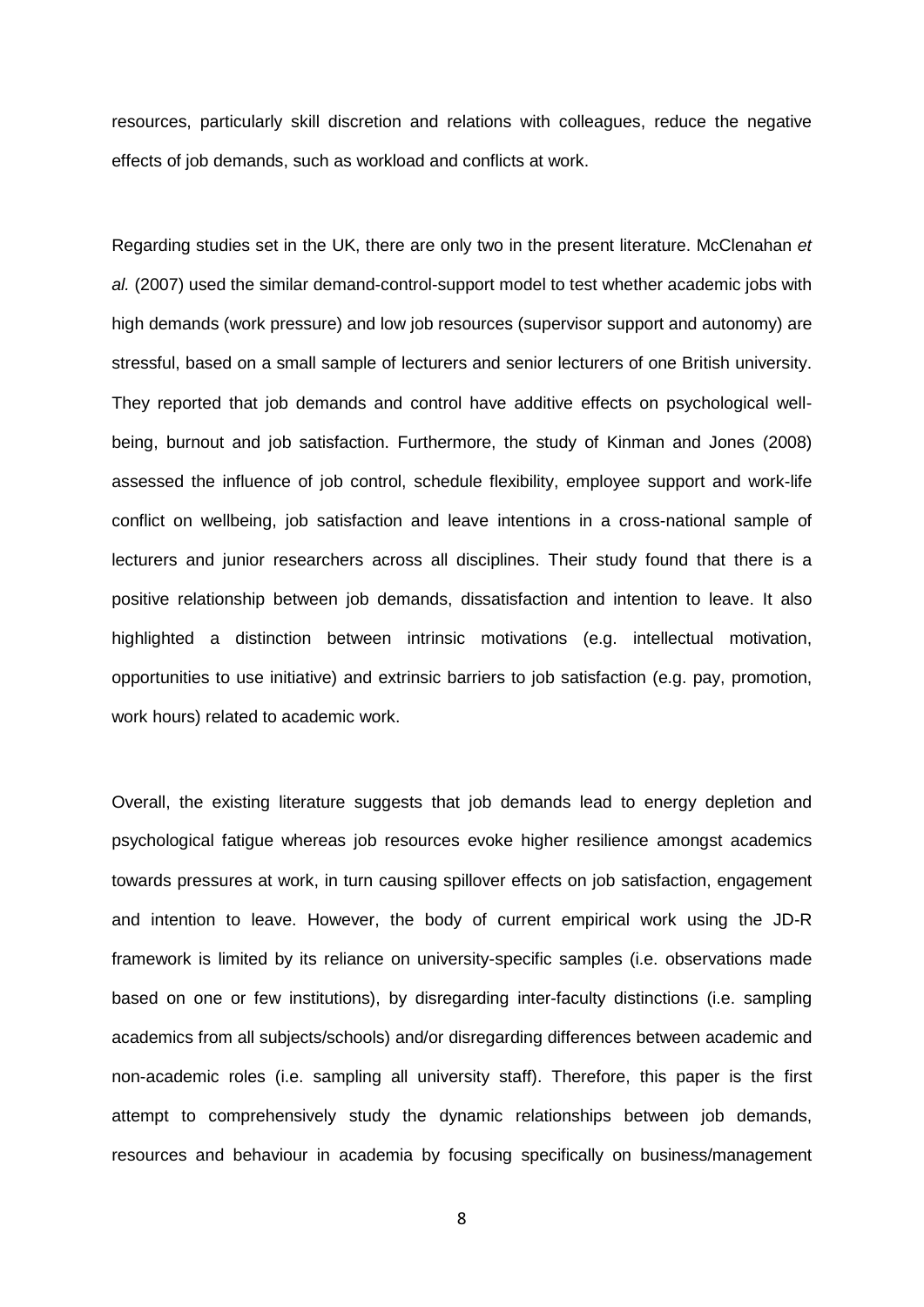school academic staff and building a sample that comprises a wide set of institutions spread over the country.

Drawing on the findings of current studies focusing on the higher education sector, our model features a number of job demands (workload, work-life imbalance) and resources (skills utilisationparticipation in decision-making, extrinsic rewards and academic freedom) with the view to examine their impact on intention to leave, as mediated by exhaustion and disengagement. In addition, we take into account the possibility that certain job resources can moderate the impact of job demands on burnout. This leads us to our first set of testable hypotheses:

*H1a: Job demands have a positive overall relationship with intention to leave.*

*H1b: Job resources have a negative overall relationship with intention to leave.*

*H2a: Exhaustion mediates the relationship between job demands and intention to leave.*

*H2b: Disengagement mediates the relationship between job resources and intention to leave.*

*H3: Job resources moderate the relationship between job demands and exhaustion.*

#### **Deconstructing the metrics culture in the UK Business School**

In his work describing the contemporary institutional environment in UK higher-education, Burrows (2012, p. 356) makes reference to the 'metricisation of the academy'. Following the growth of public sector managerialism, Parker (2014) and Craig *et al.* (2014) highlight that in recent years British universities and particularly their business/management departments have come to operate against a background of new public management (NPM) administration. Elements such as formal measurable performance standards, topmanagement visibility and competitive provisions are all recognised as key NPM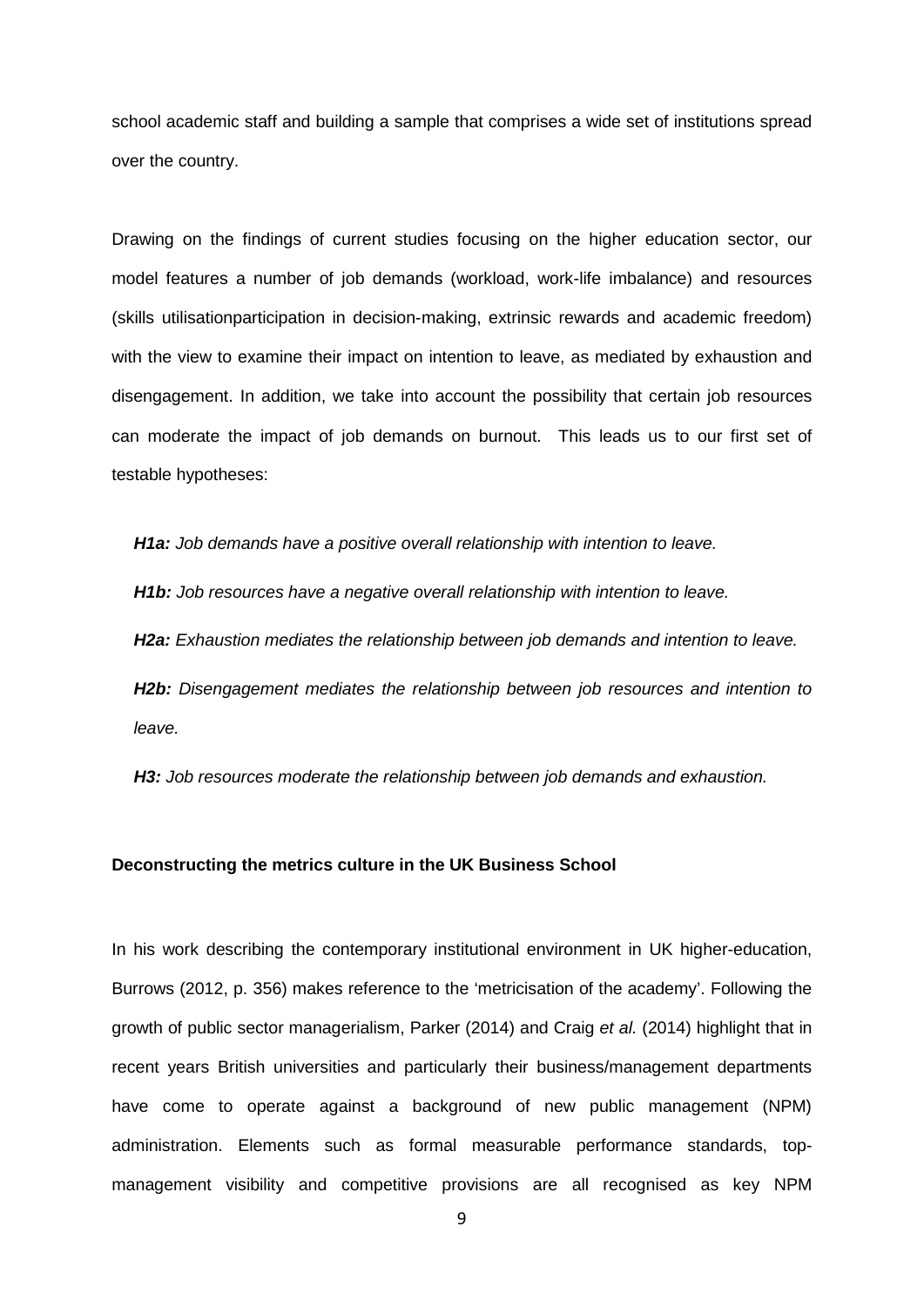components (Lapsley, 2009). Despite advocating for openness and transparency, Craig *et al.* (2014) find that the new NPM regime became particularly problematic in academia, as the implementation of market-led organisation practices to improve productivity and efficiency have actually led to higher bureaucratic control, reduced collegiality and the eradication of collective decision-making processes.

The emergence of metrics, which have proliferated in recent years, is seen as serving primarily university top management by providing them with the tools to regulate academic labour (Butler & Spoelstra, 2014). In particular, the multidimensional aspects of academic work and performance, such as research and teaching quality are increasingly being assessed by a narrow set of quantitative measures. Audit mechanisms, such as the UK's National Student Satisfaction surveys (NSS), league tables and the most recent Research Excellence and Teaching Excellence Frameworks (REF and TEF, respectively) manifest the new audit and performativity culture quite eloquently (Knights & Clarke, 2014). Consequently, institutional practices within UK business schools, including hiring, promotion and resources distribution are now heavily informed by strictly-defined assessment indicators such as the number of publications at 'top journals' as determined by the Association of Business Schools Academic Journal Quality Guide (aka ABS list; Hussain, 2015).

The rise of performativity culture in UK business schools, expressed through the transition to increasingly quantitative measurement systems, is believed to destabilise academic identity while it gradually diminishes inherent qualities of the profession, such as academic freedom, originality, pursuit of knowledge and pedagogy (Clarke *et al.,* 2012; Knights & Clarke, 2014; Lynch & Ivancheva, 2015). To accrue the necessary 'quantitative ammunition', academic staff seem more and more preoccupied by the degree to which their work is defined as 'excellent' on the basis of the set quantified 'rules' (Knights & Clarke, 2014). In turn, Butler and Spoelstra (2014) hold that the imposition of the metrics culture and the 'regime of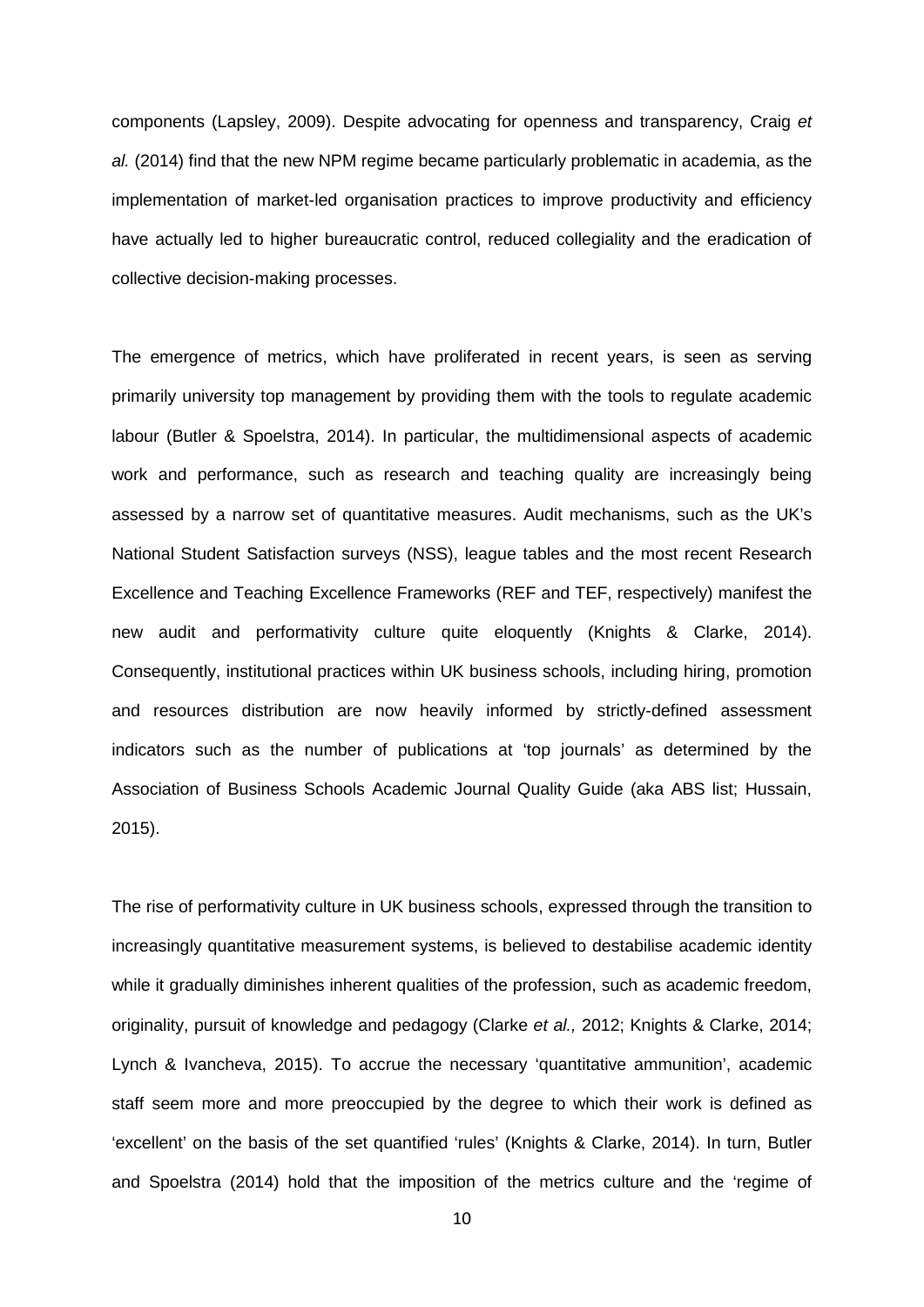excellence' has started eroding the scholarly ethos. Abiding by the rules does not only encourage managerialism but also downplays the intrinsic merits and critical aspects of genuine academic enquiry. Likewise, in teaching, survey instruments measuring 'satisfaction' push academic staff to adapt their pedagogical practices to the likings of an ever-consumerist studentship (Burrows, 2012). In this context, instrumental compliance to metrics-based audits and accountability is seen as clashing with the values and ideals ascribed to academia (Knights & Clarke, 2014).

This expansion of corporate administration structures and performative demands within the UK business school are believed to have detrimental effects on collegiality and social support at work. According to Jones (2018), as the research audit culture becomes the new norm, divisive influences emerge whereby collegial relationships are lessened and undermined by instrumental self-marketing bias. At the same time, the crystallisation of topdown managerialism in the running of business schools exposes in some respect the limited capacity of academics to produce some collective responses or communal acts of 'resistance' towards the new *status quo* (Parker, 2014).

In terms of employment conditions, elements of good metrics-based performance serve as bargaining chips in negotiations among academics and managers over task allocation (Burrows, 2012), whereas achievements in the game of 'excellence' have domino effects on career progression and opportunities for funding future projects (Butler & Spoelstra, 2012; Hussain, 2015). Along these lines, several researchers have raised their concerns about the negative consequences of rankings 'fetishism' not only for academic scholarship but also for employee well-being (Willmott, 2011; Burrows, 2012; Craig *et al.*, 2014; Knights & Clarke, 2014; Hussain, 2015). As Catano *et al.* (2010) highlight, several stressors have emerged in academic workplace as fix-term positions become the new norm, workloads increase, salaries fall behind other professions, promotions are slow and pressures to 'deliver' by obtaining external funding and publishing have increased.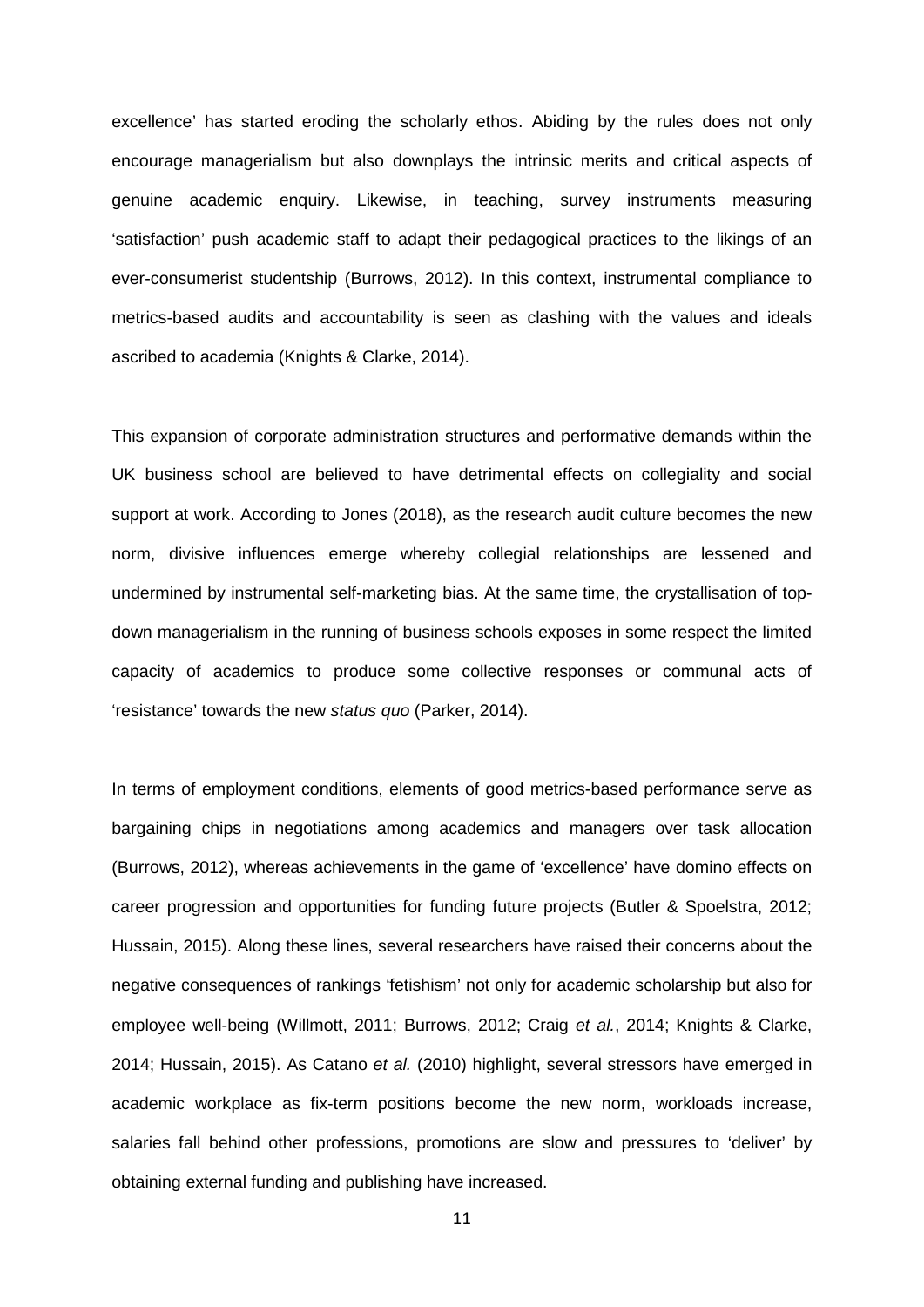To date debate on the rise of this metrics-driven culture at UK business schools has been limited to qualitative and often anecdotal discussion. In this paper we set out for the first time to identify through empirically tested hypotheses whether an increased focus on quantitative measures of academic performance impacts on job characteristics and behaviour. Based on the above discussion we would expect to see increased job demands (e.g. workload) and reduced job resources (e.g. academic freedom) along with knock-on consequences for levels of exhaustion and disengagement. Thus, our second set of research hypotheses are formulated as follows:

*H4a: Greater importance given to metric-based performance measures has a positive relationship with job demands.*

*H4b: Greater importance given to metric-based performance measures has a negative relationship with job resources.*

*H5: Greater importance given to metric-based performance measures has a positive relationship with burnout.*

*H6a: Job demands will mediate the relationship between metric-based performance measures and exhaustion.* 

*H6b: Job resources will mediate the relationship between metric-based performance measures and disengagement.*

#### **Methodology**

#### *Sample*

An attitudinal questionnaire was used to gather data on the qualities and conditions of academic roles and work life at the UK business/management schools. The survey was first piloted in a single institution, before a revised version was distributed through an online platform to 3,000 individuals employed in academic positions at the business/management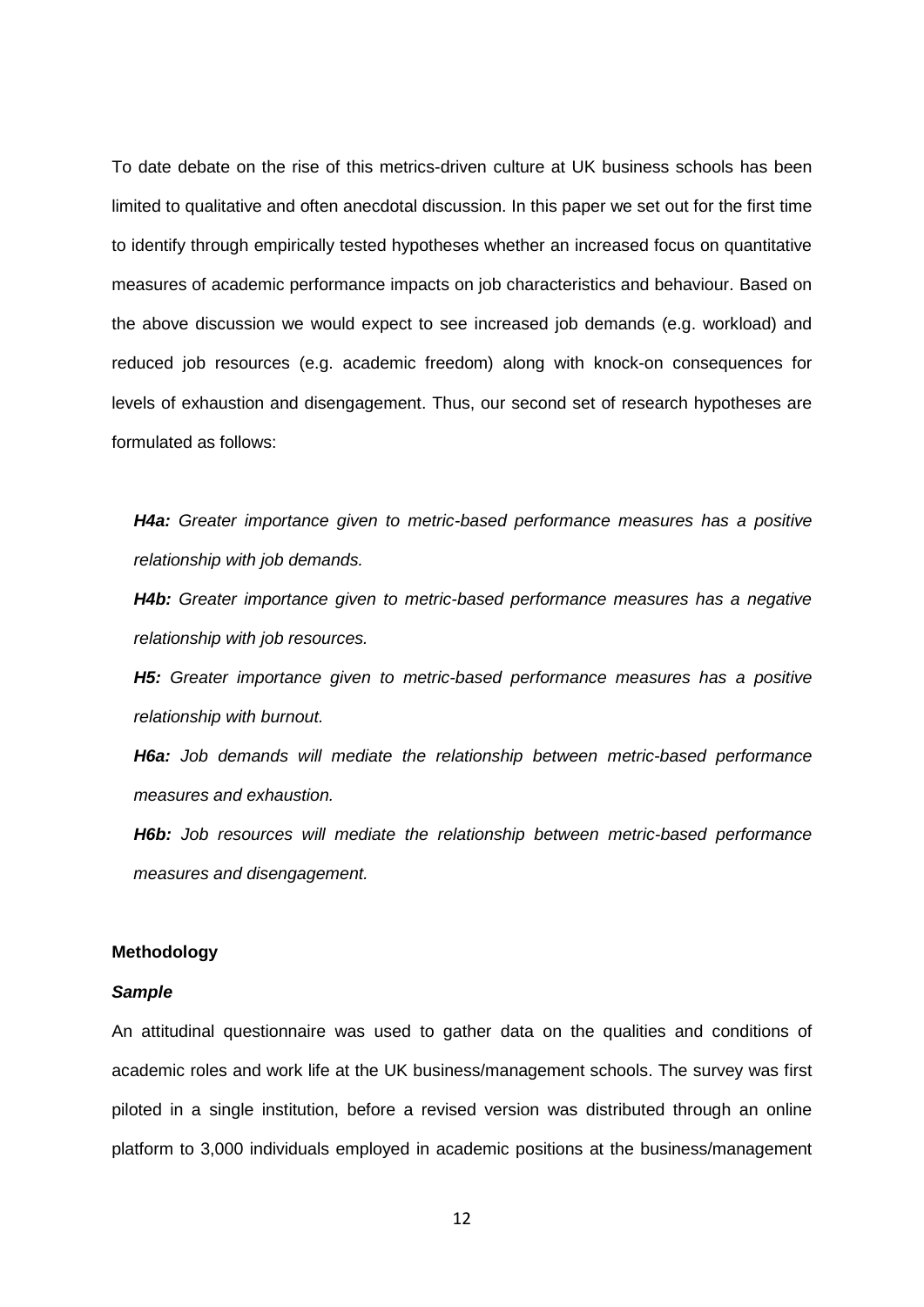schools of 24 universities across the UK<sup>[1](#page-12-0)</sup>. All the academic staff listed on university websites as currently employed in the relevant school/faculty/department were included in the sample. To minimise biases and increase representativeness, special attention was paid to building a sample that is geographically disperse while also maintaining an equal balance between the more research-intensive Russell group universities and non-Russell group institutions<sup>[2](#page-12-1)</sup>. The final number of usable responses received was 564.

> --------------------------- Insert Table 2 here

--------------------------

Table 1 provides some descriptive statistics on the respondents. The average age of respondents was just under 47 years, with a majority of respondents being male (57.3%). These demographics align with those collected by the UK's Higher Education Statistics Agency (HESA) for the sector<sup>[3](#page-12-2)</sup>. As may be expected, the majority of respondents carried a PhD qualification (80%) and their average number of years in academia was just under 15 years. That said, the number of years respondents reported being employed by their current university was just 9 years, reflecting the frequency with which academics in the UK change employer during their career. The proportion of responses received from professors and associate professors accounted for 29% of our sample.

#### *Measures*

<span id="page-12-0"></span> $<sup>1</sup>$  Invitations to participate in the survey were sent to academic staff members at the following higher education</sup> institutions: University of Birmingham, University of Bristol, University of Cambridge, Cardiff University, Durham University, University of Edinburgh, University of Exeter, University of Glasgow, Imperial College London, King's College London, University of Leeds, University of Liverpool, London School of Economics and Political Science, University of Manchester, Newcastle University, University of Nottingham, University of Oxford, Queen Mary University of London, Queen's University Belfast, University of Sheffield, University of Southampton, University College London, University of Warwick, University of York.<br><sup>2</sup> The De London, University of Warwick, University of York.

<span id="page-12-1"></span><sup>2</sup> The Russell Group is an association of 24 research-intensive universities in the UK. Despite representing just 15% of the country's HEI, they receive an impressively high proportion (more than 70% in 2017) of international and national research grants (source: [https://russellgroup.ac.uk/media/5524/rg\\_text\\_june2017\\_updated.pdf](https://russellgroup.ac.uk/media/5524/rg_text_june2017_updated.pdf) accessed 20 February 2019).

<span id="page-12-2"></span> $^3$  For academic staff in UK (2017), the HESA report ages as: < 25 (3%), 26-35 (26%), 36-45 (27%), 46-55 (25%), 56-65 (15%), >66 (4%). Males accounted for 59% of full-time academic staff.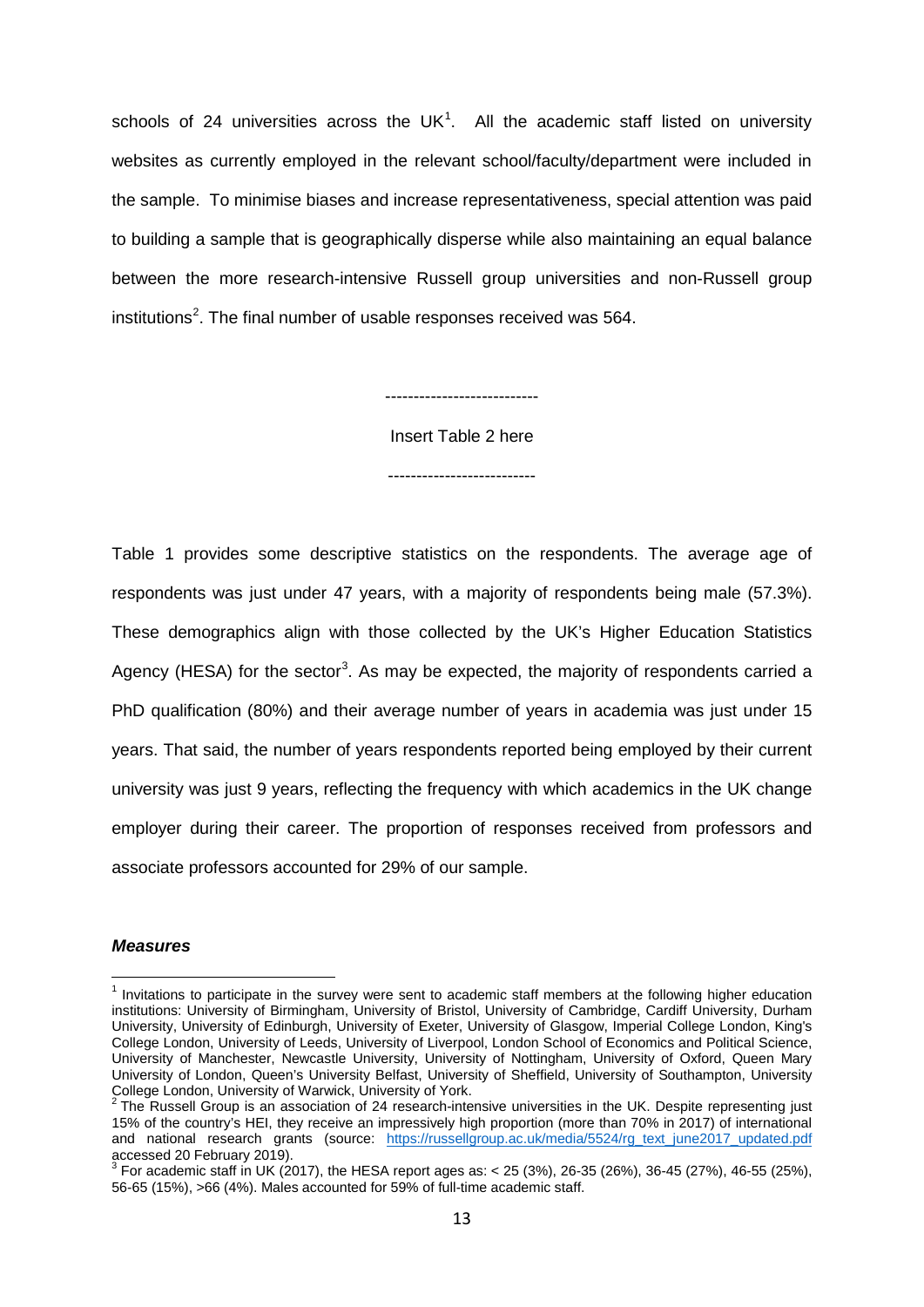Where possible existing validated measures were used for each of the model variables. While maintaining the substantive meaning of each measure's individual items, some minor changes (e.g. replacing the word 'workplace' with 'university') were introduced to ensure measures are of direct relevance to survey respondents. A five-point Likert response scale was applied to each measure for clarity and ease of analysis and interpretation.

#### *Job resources*

Skills utilisation [6 items, scale 1 (never) to 5 (always)] is based on the measure developed by Karasek *et al.* (1998) in their Job Content Questionnaire (JCQ), which asks respondents to assess their work-related opportunities to gain new knowledge and be creative in their teaching and research (sample item: 'Opportunity to be creative in what you teach and/or research'). One item was later removed from this measure due to low loading with other items in the measure (i.e. 'My job requires a high level of skill'). As highlighted in the relevant literature, working in academia calls for elements such as creativity and inventiveness (Bristow *et al.*, 2017), which renders this measure particularly relevant as an integral part of the role.

Being inspired by previous explorations of perceptions of participatory management practices by Kim (2002), we created a 5-item measure [scale 1 (strongly disagree) to 5 (strongly agree)](sample item: 'When some important matter comes up that concerns me, my line manager seeks out my ideas before a decision is made'). This measure refers to opportunities of participating in managerial processes and decisions and receiving support from the immediate (department/faculty) and senior management of the institution (Macfarlane, 2007).

As no existing measure has been identified, academic freedom is assessed through two author-created single item measures [scale 1 (strongly disagree) to 5 (strongly agree)] focused on research and teaching (sample item: 'I have academic freedom in how I approach my teaching'). Academic freedom has attracted the attention of the relevant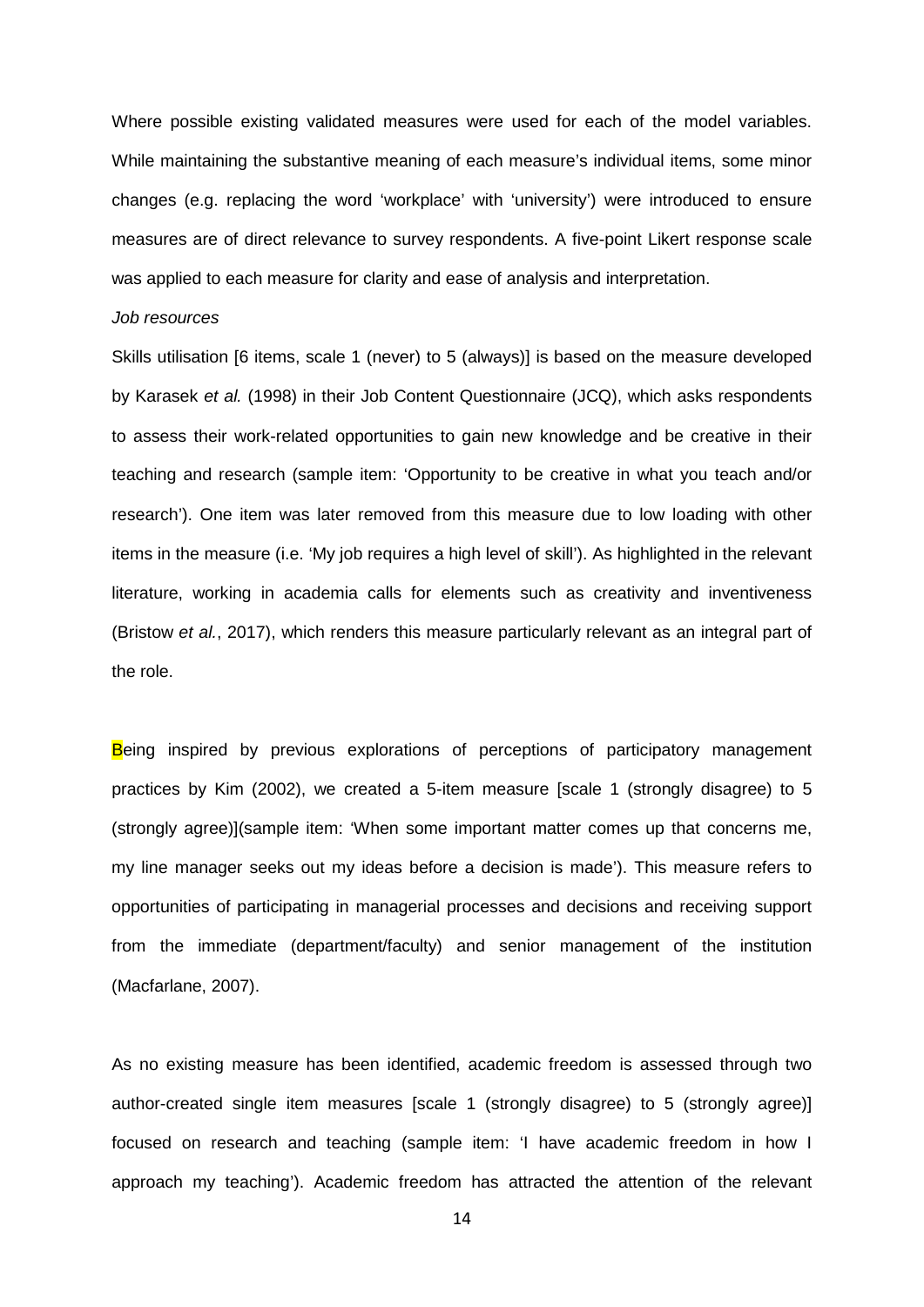literature (Lynch & Ivancheva, 2015; Alvesson & Spicer, 2016) as an important aspect of academic autonomy. We include these items alongside the above measure of participation in workplace decision-making to highlight the important distinction between academic autonomy in the creation and dissemination of knowledge within a chosen discipline (academic freedom) and a sense of autonomy within the governance structure of the university.

Finally, the role of extrinsic job rewards should not be underestimated and has been highlighted in previous studies (Rothmann & Jordaan, 2006; Catano *et al.*, 2010; Mudrak *et al.*, 2018). We therefore include single item measures for salary adequacy, promotion opportunities and job security [scale 1 (strongly disagree) to 5 (strongly agree)] (sample item: 'My salary is adequate').

#### *Job demands*

Workload [6 items, scale 1 (strongly agree) to 5 (strongly disagree)] is based on Boyd *et al.* (2011)'s 3-item measure of academic workload and the JCQ 5-item measure of psychological demands (sample item: 'I am not asked to do what I consider an excessive amount of work'). Two items were excluded from the original JCQ measure of psychological demands based on their limited applicability to academics, many of whom do not work regular office hours or are required to complete specified tasks within a given timeframe (excluded items: 'My job requires working very fast', 'I have enough time to get the job done'). In place of these items, the three items developed by Boyd et al (2011) were included as more appropriate measure of the time pressures that can be placed on academics (e.g. 'I do not have enough time to perform quality research'). Workload is one of the most commonly cited and significant stressors found in the JD-R literature (Bakker & Demerouti*,* 2007) and it has also been found to be a significant factor in the higher education sector (e.g. Bos *et al*., 2009).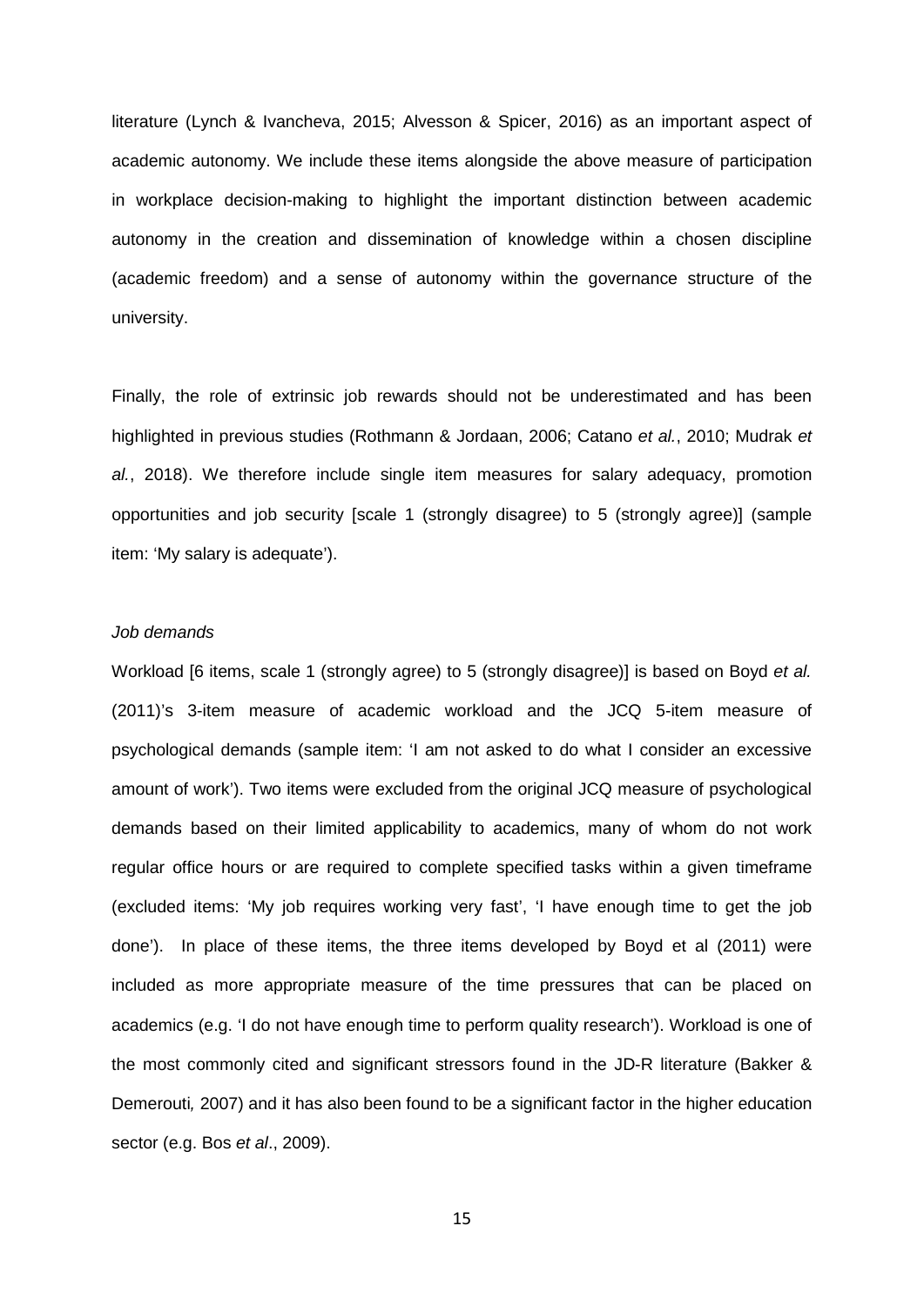Work-life imbalance [4 items, scale 1 (never) to 6 (always)] is another well recognised stressor in the JD-R literature. It is taken into consideration through the 4-item measure of Fisher *et al.* (2009) (sample item: 'When I finish working, I am too tired to do things I would like to do'). Especially with the growing support of technology, much of the work undertaken by academics can be completed from home and can be undertaken outside of regular office hours. It is thus not surprising that work-life imbalance has been the subject of attention in previous studies on higher education (e.g. Mudrak *et al.*, 2018).

#### *Outcomes*

Burnout was measured using the Oldenburg Burnout Inventory (Demorouti *et al.*, 2001) [scale 1 (never) to 6 (always)]. This measure contains 8 items that measure disengagement (e.g. 'Lately, I tend to think less at work and do my job almost mechanically') and another 8 items are used to measure exhaustion (e.g. 'there are days when I feel tired before I arrive at work'). One item was later excluded from the measure of disengagement due to low loadings (i.e. 'Sometimes I feel sickened by my work tasks'). One item was also excluded from the exhaustion measure due to strong cross loading with items under our measure of work-life imbalance (i.e. 'After work, I usually feel worn out and weary').

Intention to leave [3 items, scale 1 (never) to 6 (always)] was measured based on Boshoff and Allen (2000)'s measure (sample item: 'I often think about resigning from this university').

A number of control variables were included for age, gender, job role, education qualification, years in academia and tenure with current university. These controls were included as older academics are more likely to have family commitments and other circumstances that will affect their job mobility and issues such as work-life imbalance. It can also be expected that seniority, educational qualifications and work experience influence job mobility and academics' views of their work conditions. Finally, it is likely for male employees to have a greater tendency to change institutions due to greater flexibility.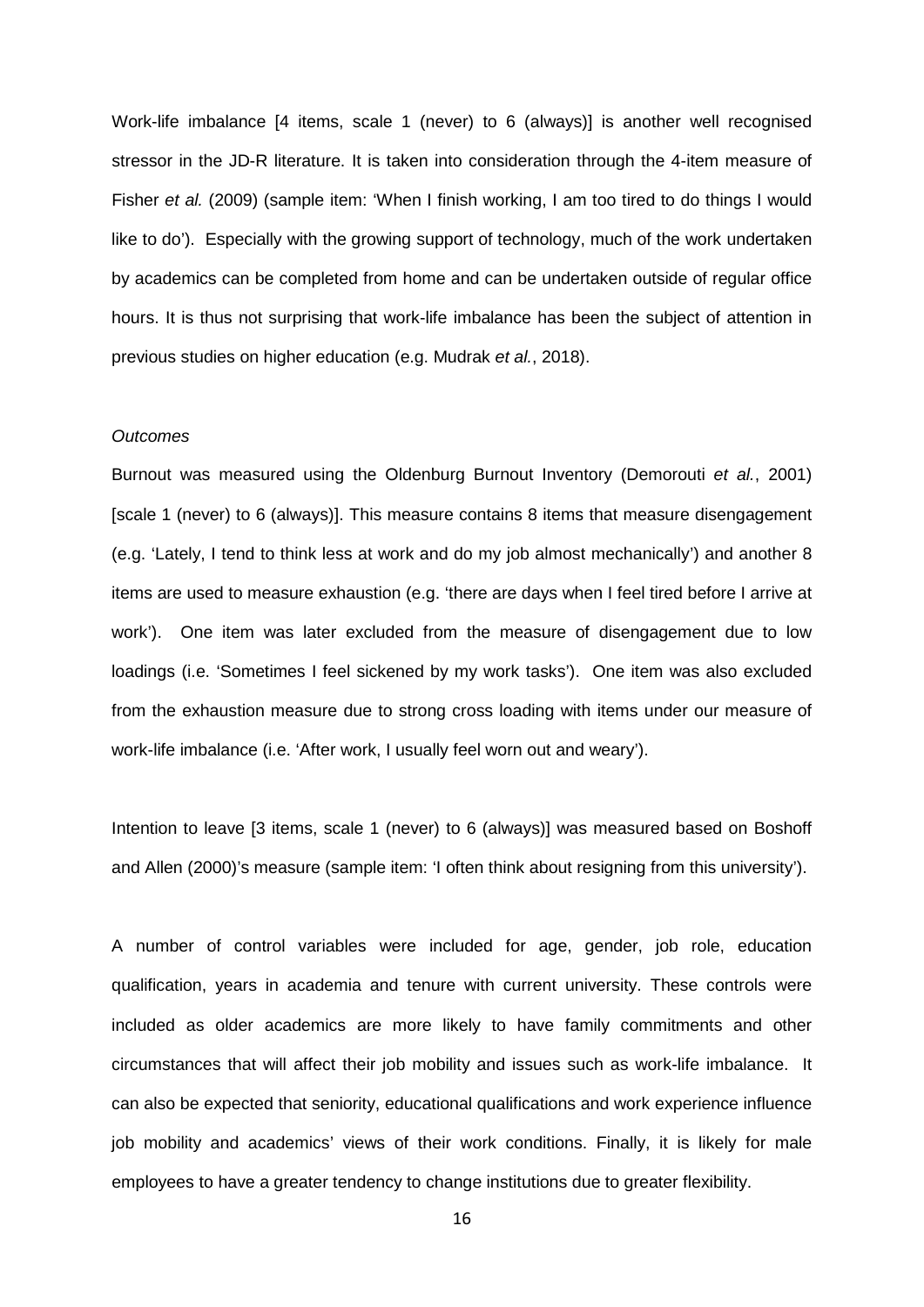#### *Validity and reliability*

Appendix 1 provides a correlation matrix for each of the above measures, along with composite reliability measures (Cronbach's Alpha values ranged from .78 to .90). We tested a series of nested models (see appendix 2) to determine the best fitting model for the data. The selected model consisted of the 7 latent variables as outlined above and was found to be the best fitting model. In the alternative models we attempted to create a single latent measure for Burnout. We also attempted to create combined measures of job demand and resources. In each case, the chi-squared difference test confirmed that the 7 latent-variable model has the best fit with the data and that discriminant validity exists (Anderson & Gerbing, 1988).

Finally, we conducted the Herman's single factor test (Podsakoff *et al*., 2003) to identify any issues with common method bias (CMB). The percentage of variance that could be accounted for by a single factor was found to be 33.55% indicating that there are not any significant difficulties with CMB. Including the other single item measures (academic freedom and extrinsic rewards) and control variables in the measurement model, a final confirmatory factor analysis of all constructs was found to have a satisfactory level of fit (χ²/DF = 2.40; CFI  $= .92$ ; TLI  $= .89$ ; RMSEA  $= .050$ ).

#### *Method of analysis*

Our analysis proceeded in two stages. A first mediation analysis was used to examine the relationship between the various measures of job demands-resources and intention to leave, as mediated by academic burnout (hypotheses 1 and 2). This analysis was accompanied by a moderation analysis to reflect the role job resources can play in moderating the effects of job demands (hypothesis 3). The growing priority that is given to performance management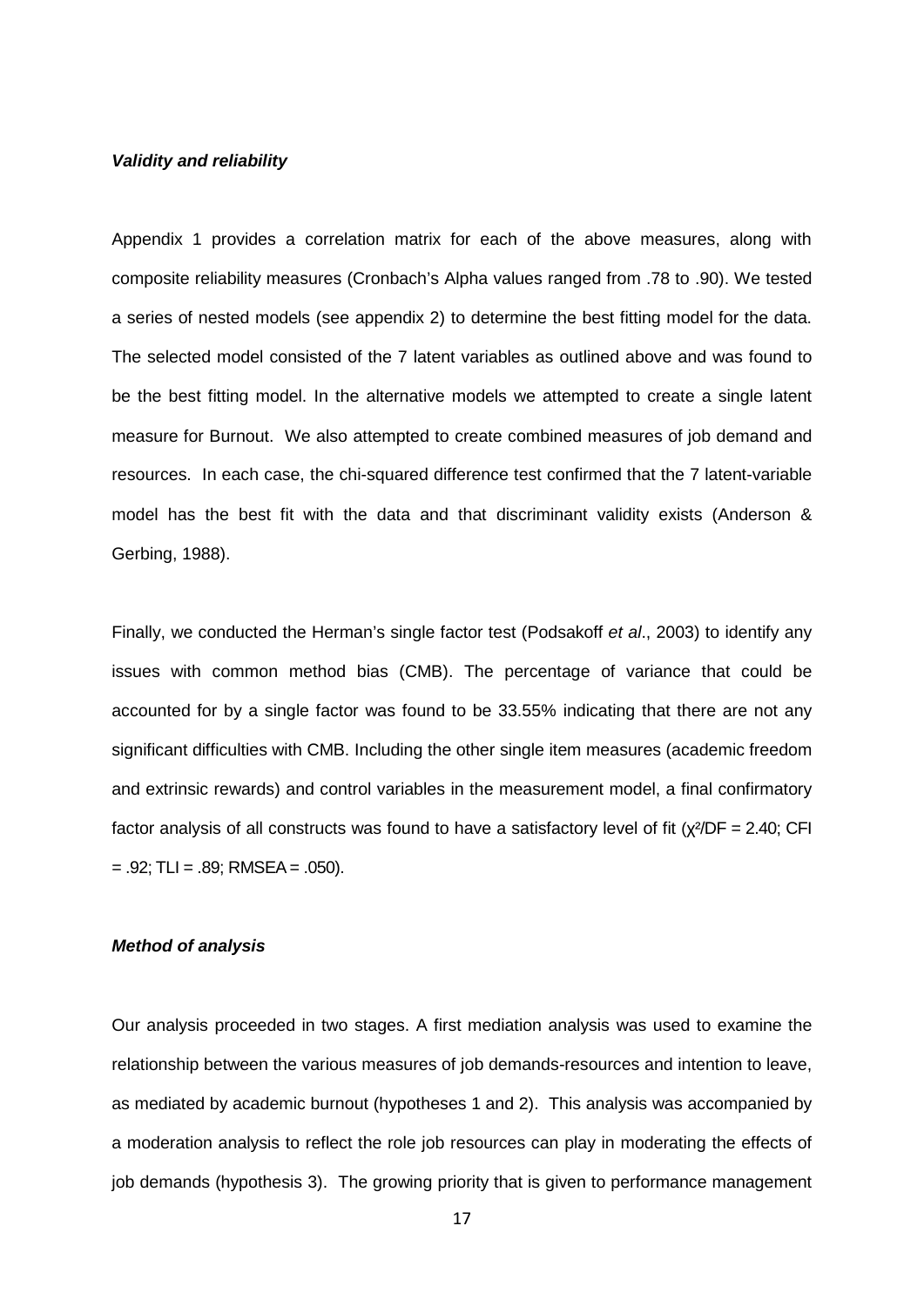using quantitative measures of research and teaching outcomes was then examined through a second mediation analysis, focusing on the indirect impact on workplace outcomes created by changes in job demands and resources (hypotheses 4 and 5).

In line with the Barron and Kenny (1986) approach to mediation, we present findings of the total, direct and indirect effects. However, given the limitations inherent in the Barron and Kenny causal steps approach, we apply bootstrap estimation (5,000 samples) with 95 per cent confidence intervals (Preacher & Hayes, 2008). For the moderation model, standardised latent interaction terms were created using a matched-pair product of indicators method (Marsh *et al.*, 2004). A bootstrap was again used to calculate the standard error and parameter estimates more precisely (Little *et al.*, 2006).

#### **Findings**

This section provides a detailed account of our empirical results. Findings are first presented on the relationship between job demands-resources and academic willingness to leave their university, as mediated by the level of burnout they experience. This analysis also takes account of the role job resources can play in moderating the impact of job demands on levels of exhaustion. The growing importance that is being given to metric-based performance management both in terms of research and teaching forms the subject of a separate set of findings. More specifically, we examine the direct impact on job demands and resources, and the indirect impact on academic burnout.

#### *Impact of job demands-resources on intention to leave, as mediated by burnout*

The findings in Table 2 show that both forms of burnout, exhaustion and disengagement, are significant drivers of academic intention to leave. In relation to work demands, both worklife imbalance and workload have significant positive relationships with intention to leave.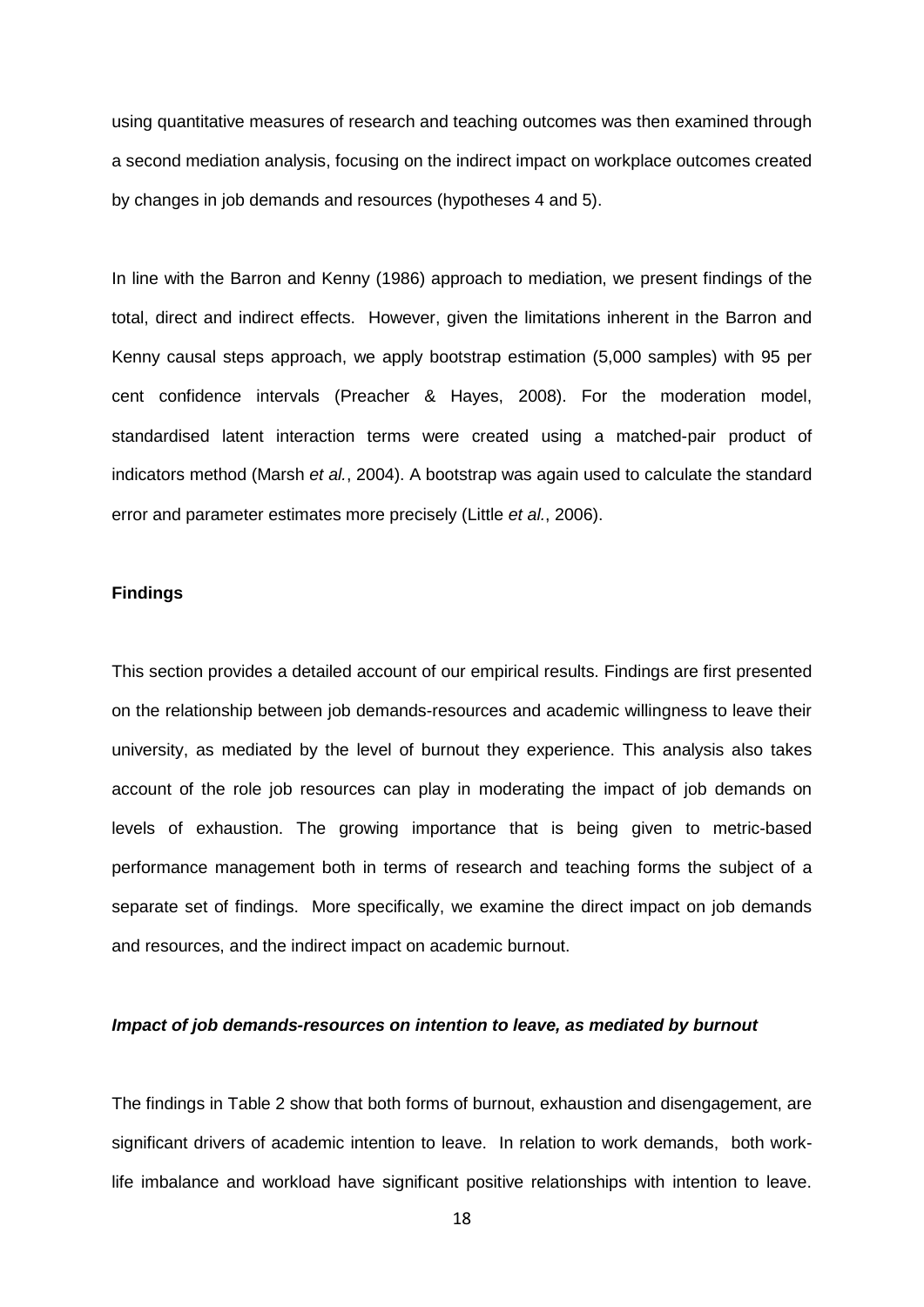Furthermore, both relationships are at least partly mediated through exhaustion. These findings provide strong support for our expectations under hypotheses 1a and 2a demonstrating that the negative impact high job demands have on levels of exhaustion is a significant factor in reducing employee retention.

> --------------------------- Insert Table 2 here

--------------------------

As expected under hypothesis 1b, several job resources were found to have a statistically significant and negative relationship with intention to leave. These include perceptions of participatory management practices, perceived salary adequacy and academic freedom in teaching. Moreover, as expected under hypothesis 2b, disengagement was found to fully mediate the relationship of perceptions of participatory management practices and intention to leave, although it was not found to mediate the impact of salary adequacy or academic freedom in teaching.

The direct and indirect relationship between skills utilisation and intention to leave are worth noting. In line with theory, the indirect relationship shows that greater perceived skills utilisation is associated with increased disengagement and greater intention to leave. However, once we control for the effect of disengagement, skills utilisation is found to have a significant positive direct relationship with intention to leave. One possible explanation of this is that as academics develop their own specialist skills and interests in terms of research and teaching, they perceive a greater sense of mobility between potential employers.

While the perceived adequacy of salary was found to be a significant factor in reducing intention to leave, other forms of employee recognition (promotion opportunity and job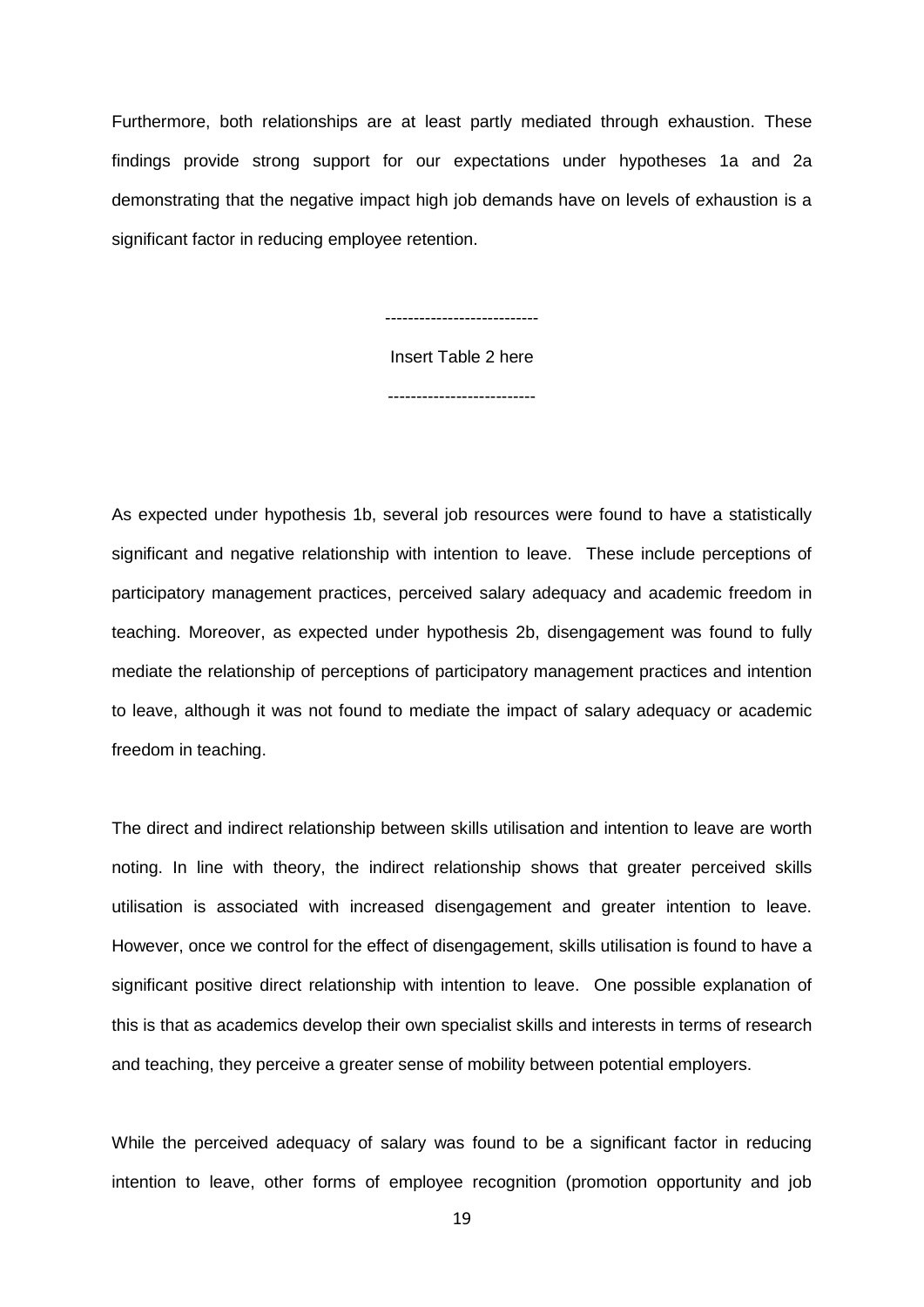security) were not found to be statistically significant. This may be a reflection of the career path of many business school academics in the UK, where promotion is often best secured through a willingness to move between universities. As a result, promotion opportunities and job security within their current university may play a less significant role in determining an academic's leave intentions. It is also interesting to note that while academic freedom in teaching is a significant factor in reducing intention to leave, the same cannot be said for academic freedom in how individuals pursue their research interests. Greater autonomy in how an academic teaches their modules creates a sense of engagement with programmes and students that are in many ways unique to that university. On the other hand, greater autonomy in the pursuit of research interests engages academics in specific discipline areas that are often not unique to any one institution. This may help explain why academic freedom in the area of research is not as significant a factor in creating academic loyalty to their present institution.

Of the control variables included on table 2 only gender was found to be statistically significant. This would indicate that males are more likely to express an intention to leave their current institution. Considering family commitments, documented differences in relation to putting oneself forward for promotion and different job roles, it may not be surprising to find male academics have a higher willingness to change employer.

> --------------------------- Insert Table 3 here ----------------------------

Table 3 illustrates the degree to which the relationship between job demands and intention to leave is moderated by job resources. Our findings support hypothesis 3 and show that the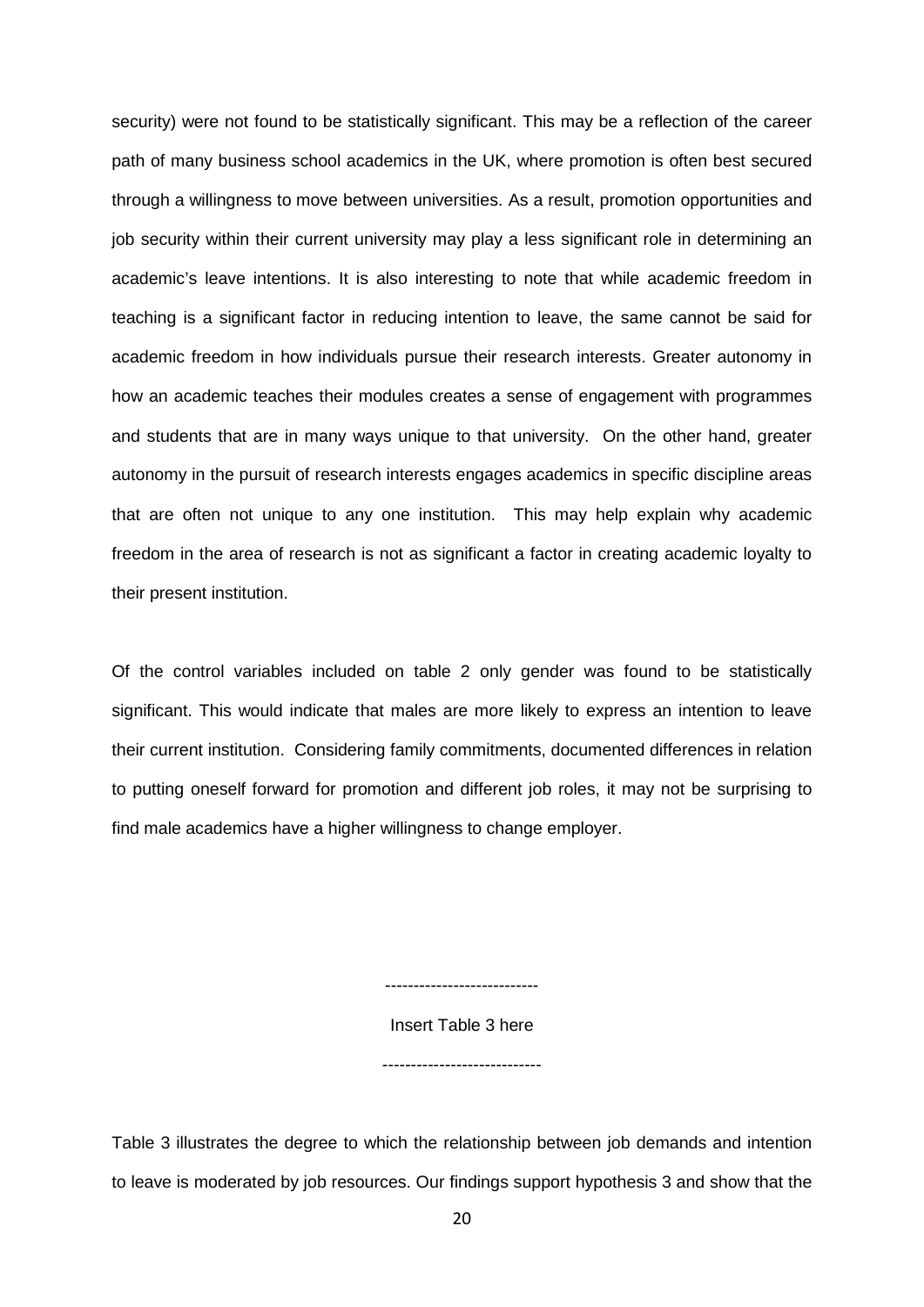availability of job resources does play a significant role in reducing the positive relationship between various job demands and levels of exhaustion. More specifically, the results show that when academics perceive a high level of participation in decision-making or an adequate salary level, the impact of a high workload on exhaustion is reduced. Similarly, the impact of high work-life imbalance on exhaustion is reduced by a perception of participation in decision making. It should however be noted that the effect size of these moderations is small to moderate and thereby while the availability of job resources can help in reducing the negative impact of job demands on exhaustion, these effects are not enough to completely offset the impact.

#### *The role of metric-based academic performance management*

As explained earlier, the role of performance management through the use of quantitative metrics (e.g. NSS, REF) plays an increasingly important role in UK universities. In this section we examine the impact of the 'metrics' culture on academic job demands and resources, as well as on rates of academic burnout. In the survey respondents were asked to rank four separate outcomes of research and teaching based on their perceived importance. Each list of outcomes included two items that referred to quantitative outcomes (e.g. grant income for research) and two items that described more qualitative outcomes (e.g. stimulation of student learning). Using this data, we created two dummy variables to reflect the priority given to quantitative measures of academic performance under teaching and research. [4](#page-20-0)

Insert Table 4 here

----------------------------

1

---------------------------

<span id="page-20-0"></span> $4$  A value of zero was recorded where respondents ranked qualitative outcomes as being the most important and second most important outcomes. A value of one was recorded where they ranked quantitative performance measures as either most important and/or second most important.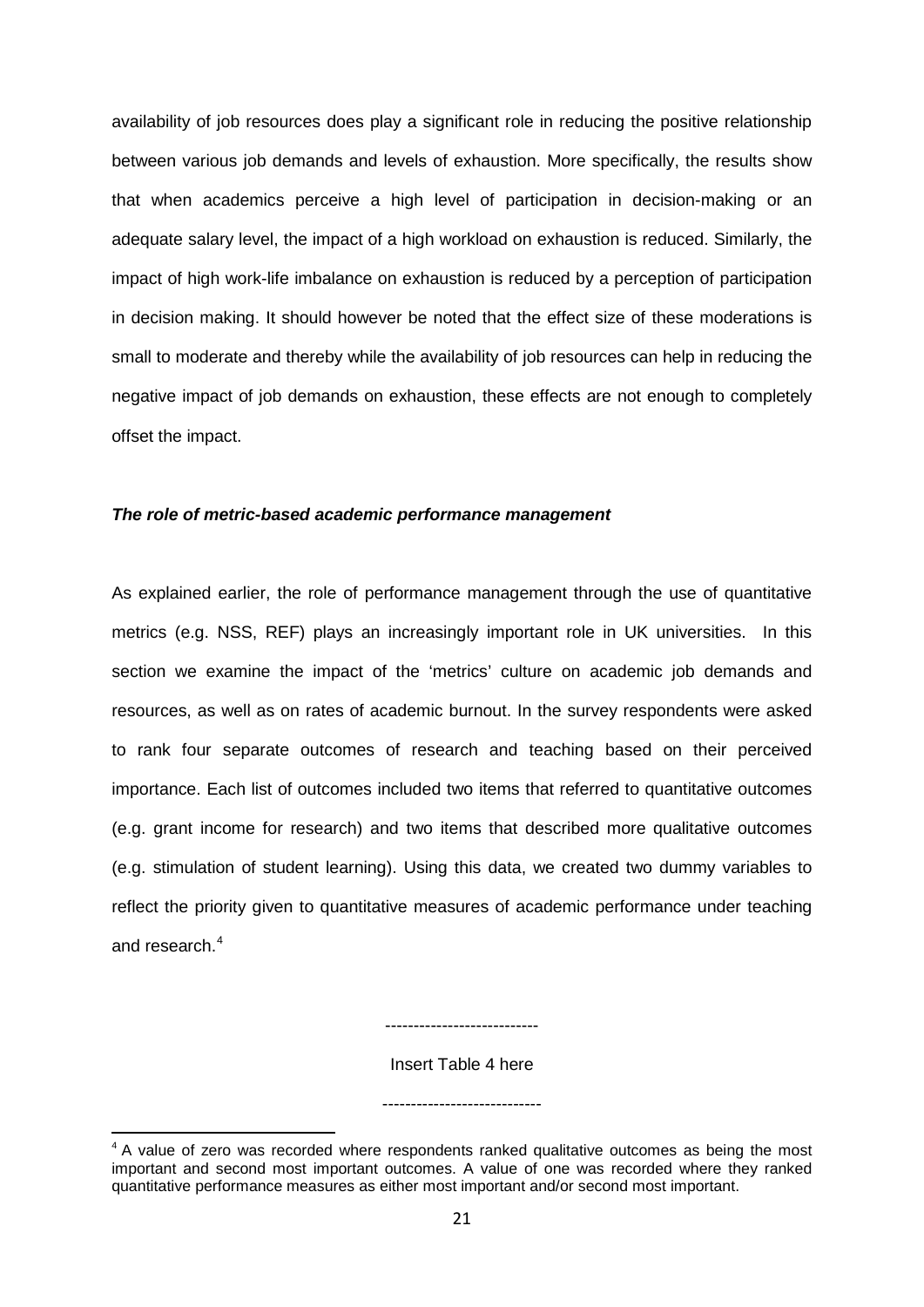Table 4 shows that the granting of greater priority to quantitative output measure does play a role in shaping academics' perceived work conditions and levels of burnout. More specifically we find that when greater importance is given to quantitative measures of teaching output, there is a direct and positive impact on levels of exhaustion. Furthermore, we find there is also a positive relationship with levels of disengagement, which is created indirectly through reduced job resources (i.e. skills utilisation, perceived participation, salary adequacy, job security and academic freedom). The findings are less pronounced when respondents attributed greater importance to quantitative measure of research outcomes, which were only found to significantly impact on levels of disengagement through perceived changes in job resources. Overall, the growing importance of metrics in assessing teaching and research outputs is having a positive impact on levels of burnout, particularly in relation to their indirect impact on levels of disengagement as experienced through perceived deterioration in job resources. These findings provide some support for hypothesis 5 and provides good support for hypotheses 6b.

#### **Conclusion**

This paper extends an important line of research into the effects of managerialism on academic work life and performance in contemporary UK business schools. Inspired by a research strand that forms a niche in the current higher education literature, our intention was to apply the JD-R model to the sector by taking on a more comprehensive view of the subject. To do so, we drew on a cross-institutional sample of business school staff located across all rungs of the academic ladder. An additional novel feature of this study was accounting for distinctions between academics who considered themselves as driven mostly by quantitative outcomes and those who reported to be primarily concerned with qualitative achievements.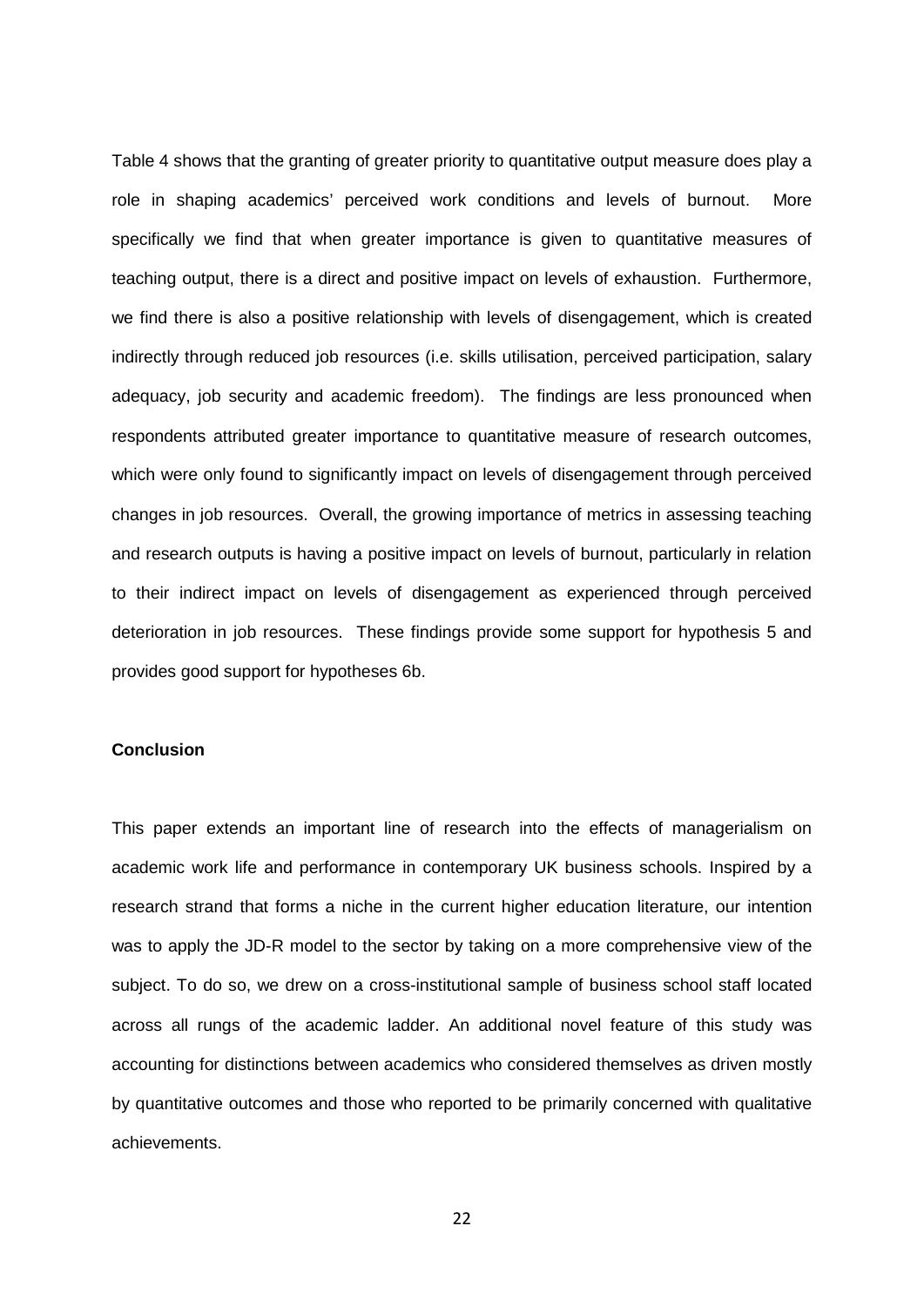Thus, our study makes several contributions to research on the topic. It is one amongst a few that focuses on the UK higher education sector and is the only one that gathers data from a wide number of institutions, targeting full-time academics in business/management schools/faculties. This enables us to provide a more representative assessment of outcomes, while controlling for potential biases compared to previous studies. More significantly, this study for the first time critically examines the outcomes of a growing focus on performance management through quantitative metrics in research and teaching outcomes. While existing literature has discussed this issue, our paper is the first that approaches the subject through a quantitative methodological approach to corroborate qualitative evidence.

Similar to previous work, we find that perceived participation in decision-making, skills utilisation and remuneration are amongst the more significant job resources that have positive outcomes in terms of reducing disengagement and turnover in UK academia. These findings corroborate previous work set in other academic settings, including that of Rothmann and Jordaan (2006) in South Africa, Bozemann and Gaughan (2011) in the US and Mudrak *et al.* (2018) in the Czech Republic. In addition, similarly to past research on academic work characteristics and their interplay with psychological strain (e.g. Catano *et al.* 2010 for Canada, Boyd *et al.* 2011 for Australia), our findings also concur on the importance of workload and work-life imbalance as significant stressors for academics, the effect of which is only partly moderated by improved job resources. More interestingly, our work illustrates how academics' increased attention on the 'metrics' culture, embedded in UK business schools and increasingly embraced by public universities across western-type economies (Craig *et al.* 2014), decreases their sense of freedom in research and teaching, their sense of skills utilisation and their feeling of participation in decision-making, thus increasing their levels of disengagement and thereby intention to leave.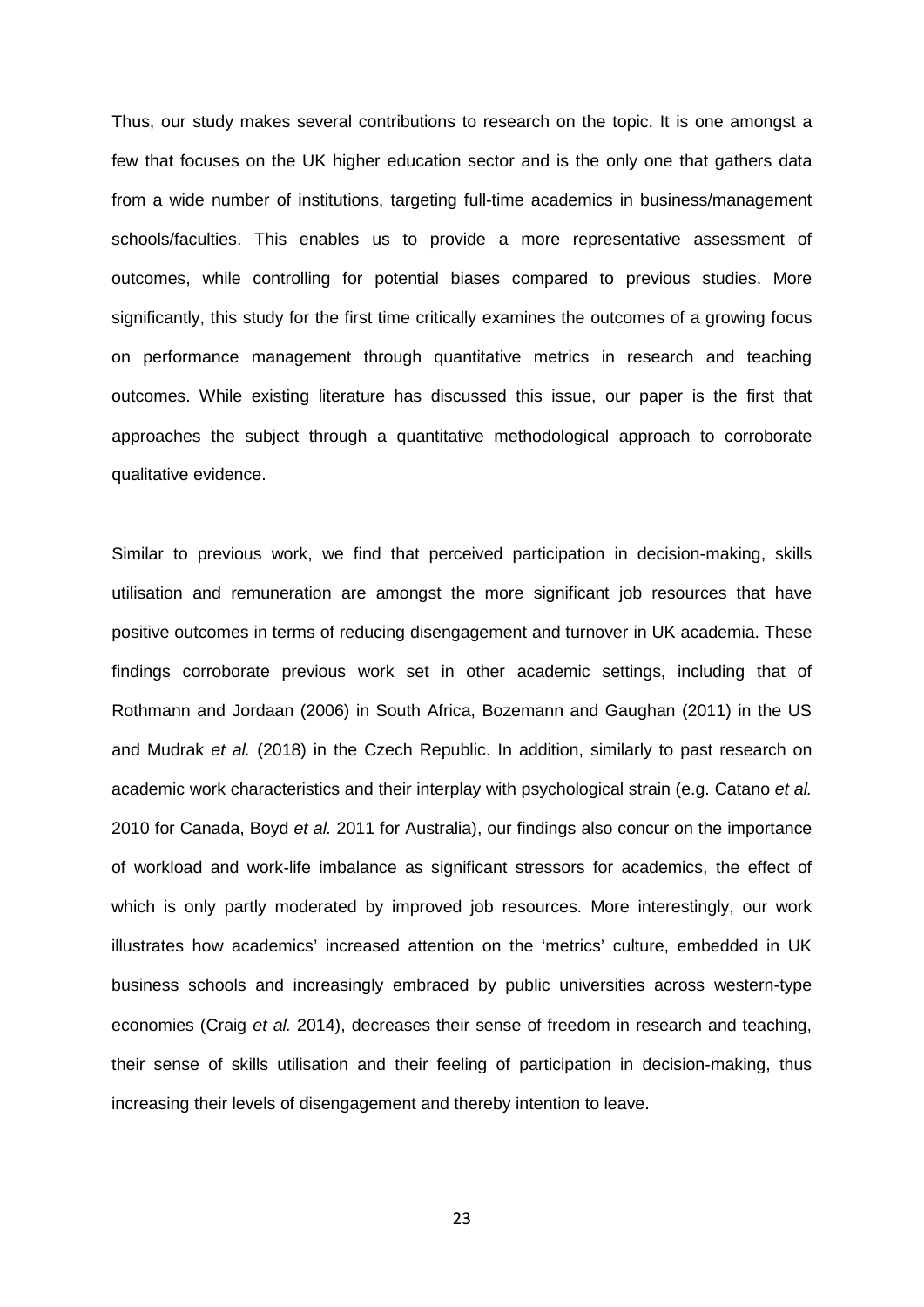Such results signal the eroding influence of managerialism and control systems on key traits of university work life, substantiating our concerns for the future of business school academia in the UK. Admittedly, what academics have come to experience in their workplace are the symptoms of a wider neoliberal statecraft, whereby higher education along with other sectors of the public realm are forcefully driven towards compliance with market economy imperatives. As UK business schools have come to operate in a competitive arena for tuition and grant income, the metrics culture allowed for flattening academic labour and translating its multifaceted character into a narrow set of performative indicators. The collapse of academic activities into value scales further encouraged competition at work and submission to game rules while shrinking space for critical reflection, social and intellectual engagement colleagues and participation in administrative decisions. Empirical research reported here clearly shows that the growing importance of performative functioning is associated with increased workload, reduced autonomy, lack of collegiality, greater fatigue and eventually, alienation.

The implications for government and institutional policy makers are wide and varied. As what is produced by universities and those who work in them becomes more globalised and market driven, each are fully implicated in the reproduction of the metrics-based marketmimicking processes that take place in the contemporary neoliberal business school – it is hard to do differently, it is a game that they are forced to play. As much as it is not possible to avoid this reality, policy makers need to find ways to protect and enhance those values and ideals that make up an academic (collegiality, autonomy, skills development). There is also much that can be done within institutions to help academics cope with increased workload and pressures on work-life. Finally, while not questioning the need for higher education institutions to compete globally, this study shows the importance of not losing sight of the differences that exist between universities, those who work in them and commercial enterprises. Being oppressed to live up to the idealised academic performance as assessed through measurable outputs, are proving counterproductive in terms of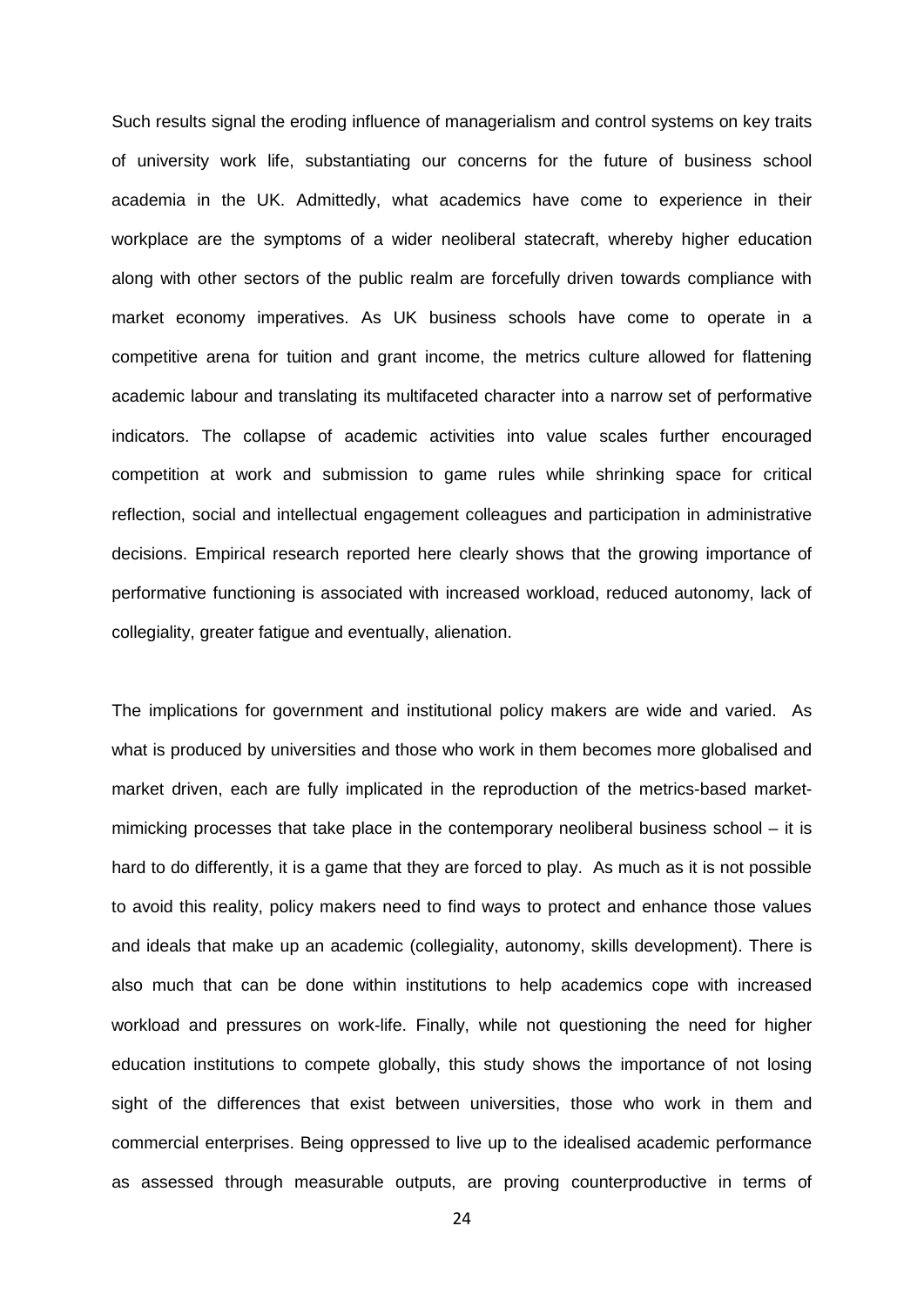academic welfare and retention. It is when cultivating creativity, generating new insight and stimulating thought is truly core to an institution's culture that the greater academic and institution performance are forthcoming.

#### **References**

Altbach, P. G. (1991). Patterns in higher education development: Toward the year 2000. *The Review of Higher Education*, *14*(3), 293-315.

Alvesson, M., & Spicer, A. (2016). (Un) Conditional surrender? Why do professionals willingly comply with managerialism. *Journal of Organizational Change Management, 29*(1), 29-45.

Anderson, J. C., & Gerbing, D. W. (1988). Structural equation modeling in practice: A review and recommended two-step approach. *Psychological bulletin*, *103*(3), 411-423.

Bakker, A.B., & Demerouti, E. (2007). The job demands-resources model: State of the art. *Journal of managerial psychology*, *22*(3), 309-328.

Bakker, A.B., Demerouti, E., & Verbeke, W. (2004). Using the job demands-resources model to predict burnout and performance. *Human Resource Management: Published in Cooperation with the School of Business Administration, The University of Michigan and in alliance with the Society of Human Resources Management*, *43*(1), 83-104.

Barkhuizen, N., Rothmann, S., & Van De Vijver, F. J. (2014). Burnout and work engagement of academics in higher education institutions: Effects of dispositional optimism. *Stress and Health*, *30*(4), 322-332.

Barron, R.M., & Kenny, D. A. (1986). The moderator-mediator variable distinction in social psychological research: Conceptual, strategic, and statistical considerations. *Journal of personality and social psychology*, *51*(6), 1173-1182.

Bos, J. T., Donders, N. C., Bouwman-Brouwer, K. M., & Van der Gulden, J. W. (2009). Work characteristics and determinants of job satisfaction in four age groups: university employees' point of view. *International archives of occupational and environmental health*, *82*(10), 1249-1259.

Boshoff, C. and Allen, J., 2000. The influence of selected antecedents on frontline staff's perceptions of service recovery performance. *International Journal of Service Industry Management*, *11*(1), pp.63-90.

Boyd, C. M., Bakker, A. B., Pignata, S., & Winefield, A. H. (2011). A longitudinal Test of the Job Demand-Resources Model among Australian University Academics. *Applied Psychology, 60*(1), 112-140.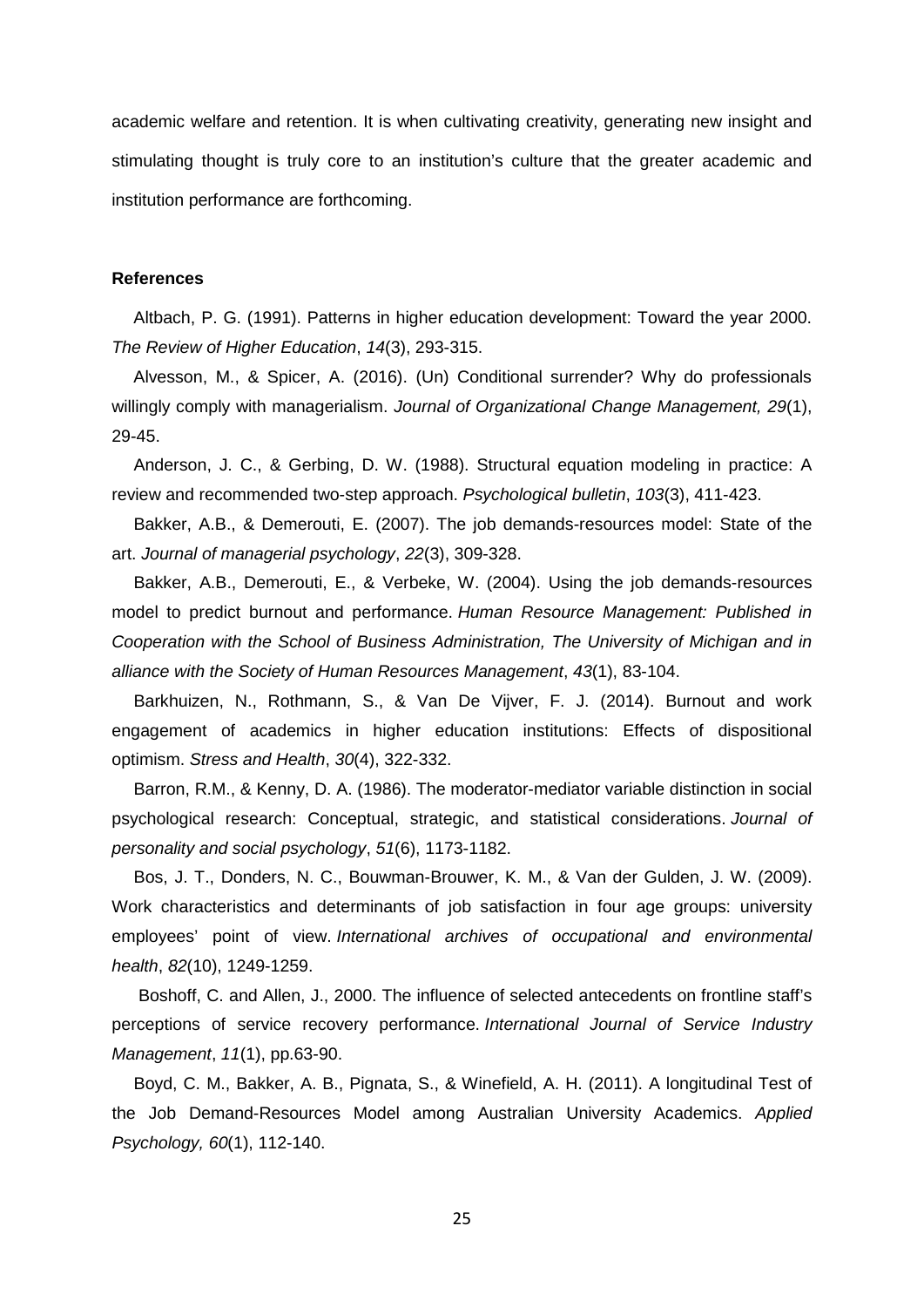Bozeman, B., & Gaughan, M. (2011). Job satisfaction among university faculty: Individual, work, and institutional determinants. *The Journal of Higher Education*, *82*(2), 154-186.

Bristow A., Robinson, S. K., & Ratle, O. (2017). Being an early-career CMS academic in the context of insecurity and 'excellence': The dialectics of resistance and compliance. *Organization Studies, 38*(9), 1185 –1207.

Burrows, R. (2012). Living with the h-index? Metric assemblages in the contemporary academy. *The sociological review, 60*(2), 355-372.

Butler, N., & Spoelstra, S. (2012). Your excellency. *Organization, 19*(6), 891-903.

- (2014). The regime of excellence and the erosion of ethos in critical management studies. *British Journal of Management, 25*(3), 538-550.

Catano, V., Francis, L., Haines, T., Kirpalani, H., Shannon, H., Stringer, B., & Lozanzki, L. (2010). Occupational stress in Canadian universities: A national survey. *International Journal of Stress Management, 17*(3), 232.

Clarke, C., Knights, D., & Jarvis, C. (2012). A labour of love? Academics in business schools. *Scandinavian Journal of Management*, *28*(1), 5-15.

Craig R., Amernic J., & Tourish D. (2014). Perverse audit culture and accountability of the modern public university. *Financial Accountability & Management, 30*(1), 1-24.

Demerouti, E., Bakker, A. B., Nachreiner, F., & Schaufeli, W. B. (2001). The job demands-resources model of burnout. *Journal of Applied psychology*, *86*(3), 499.

Fisher G. G., Bulger, C. A., & Smith, C. S. (2009). Beyond Work and Family: A Measure of Work/Non-work Interference and Enhancement. *Journal of Occupation Health Psychology, 14*(4), 441–456.

Geppert, M., & Hollinshead, G. (2017). Signs of dystopia and demoralization in global academia: Reflections on the precarious and destructive effects of the colonization of the Lebenswelt. *Critical Perspectives on International Business, 13*(2), 136-150.

Giauque, D., Anderfuhren-Biget, S., & Varone, F. (2013). Stress perception in public organisations: Expanding the job demands–job resources model by including public service motivation. *Review of Public Personnel Administration*, *33*(1), 58-83.

Hussain, S. (2015). Journal list fetishism and the 'sign of 4' in the ABS guide: A question of trust?. *Organization,* 22(1), 119–138.

Jones, D. R. (2018). Could Slow Be Beautiful? Academic Counter-Spacing Within and Beyond "The Slow Swimming Club". *Journal of Management Inquiry*, *27*(4), 420-435.

Karasek, R., Brisson, C., Kawakami, N., Houtman, I., Bongers, P., & Amick, B. (1998). The Job Content Questionnaire (JCQ): An Instrument for Internationally Comparative Assessments of Psychosocial Job Characteristics. *Journal of Occupational Health Psychology, 3*(4), 322-355.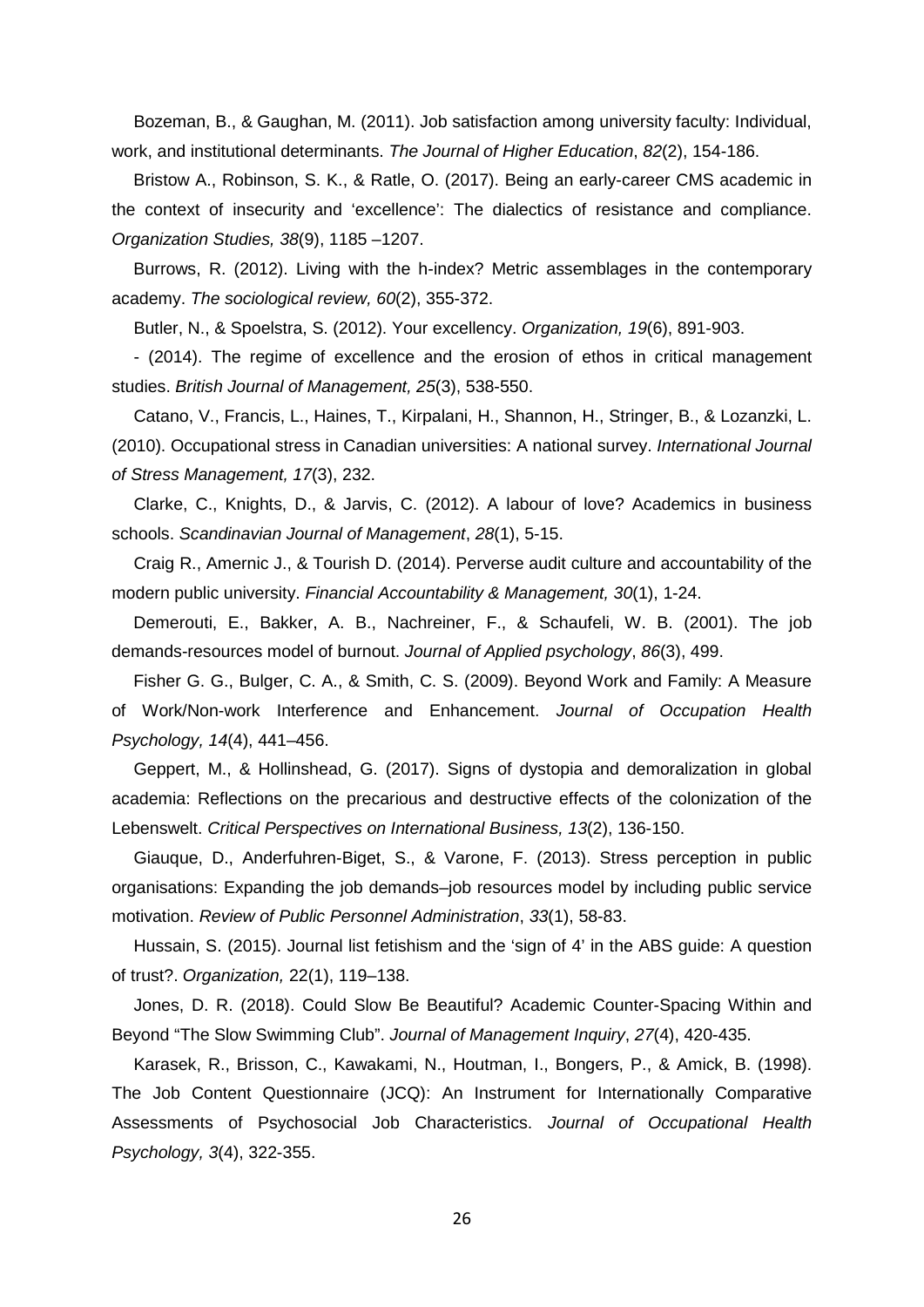Kim, S. (2002). Participative management and job satisfaction: Lessons for management leadership. *Public administration review*, *62*(2), 231-241.

Kinman, G., & Jones, F. (2008). A Life Beyond Work? Job Demands, Work-Life Balance, and Wellbeing in UK Academics, *Journal of Human Behavior in the Social Environment*, *17*(1-2), 41-60.

Kligyte, G., & Barrie, S. (2014). Collegiality: Leading us into fantasy–the paradoxical resilience of collegiality in academic leadership. *Higher Education Research & Development, 33*(1), 157-169.

Knights, D., & Clarke, C. A. (2014). It's a bittersweet symphony, this life: Fragile academic selves and insecure identities at work. *Organization Studies, 35*(3), 335-357.

Lapsley, I. (2009). New public management: The cruellest invention of the human spirit? *Abacus, 45*(1), 1-21.

Lee, R. T., & Ashforth, B. E. (1996). A meta-analytic examination of the correlates of the three dimensions of job burnout. *Journal of applied Psychology*, *81*(2), 123.

Little, T. D., Preacher, K. J., Selig, J. P., & Card, N. A. (2007). New developments in latent variable panel analyses of longitudinal data. *International journal of behavioral development*, *31*(4), 357-365.

Lynch, K., & Ivancheva, M. P. (2015). Academic freedom and the commercialization of universities: A critical ethical analysis. *Ethics in Science and Environment Politics, 15*(1), 1- 15.

Macfarlane, B. (2007). Defining and rewarding academic citizenship: The implications for university promotions policy. *Journal of Higher Education Policy and Management*, *29*(3), 261-273.

Marsh, H. W., Wen, Z., & Hau, K. T. (2004). Structural equation models of latent interactions: evaluation of alternative estimation strategies and indicator construction. *Psychological methods*, *9*(3), 275-300.

McClenahan, C. A., Giles, M. L., & Mallett, J. (2007). The importance of context specificity in work stress research: A test of the Demand-Control-Support model in academics. *Work & stress*, *21*(1), 85-95.

Mudrak, J., Zabrodska, K., Kveton, P., Jelinek, M., Blatny, M., Solcova, I., & Machovcova, K. (2018). Occupational well-being among university faculty: A job demands-resources model. *Research in Higher Education*, *59*(3), 325-348.

Parker, M. (2014). University, Ltd: Changing a business school. *Organization, 21*(2), 281– 292.

Podsakoff, P. M., MacKenzie, S. B., Lee, J. Y., & Podsakoff, N. P. (2003). Common method biases in behavioral research: A critical review of the literature and recommended remedies. *Journal of applied psychology*, *88*(5), 879-903.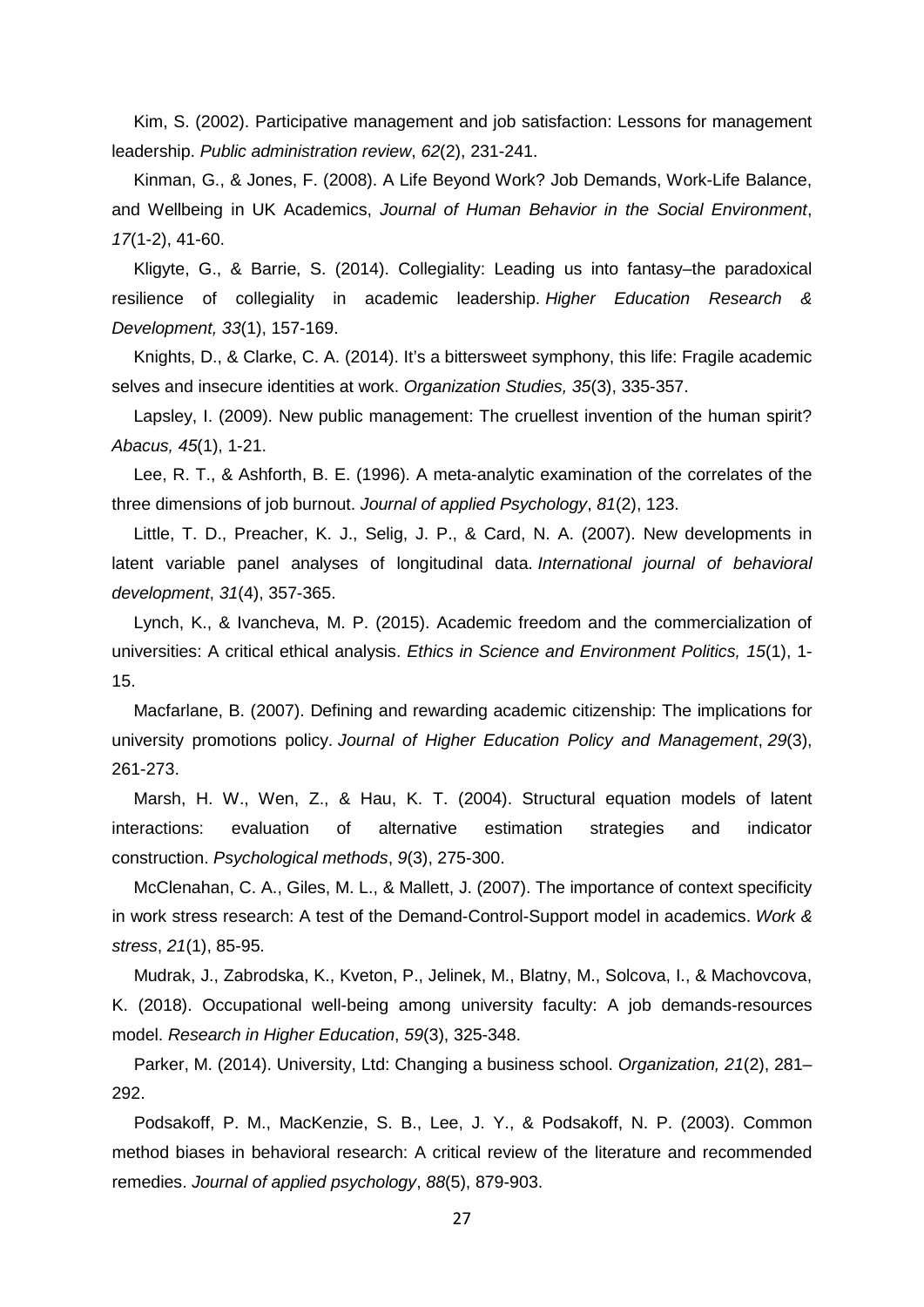Preacher, K. J., & Hayes, A. F. (2008). Asymptotic and resampling strategies for assessing and comparing indirect effects in multiple mediator models. *Behavior research methods*, *40*(3), 879-891.

Rothmann, S. and Jordaan, G.M.E., 2006. Job demands, job resources and work engagement of academic staff in South African higher education institutions. *SA Journal of Industrial Psychology*, *32*(4), pp.87-96.

Schaufeli, W. B., & Bakker, A. B. (2004). Job demands, job resources, and their relationship with burnout and engagement: A multi *Jaumpal studiganizational Behavior: The International Journal of Industrial, Occupational and Organizational Psychology and Behavior*, *25*(3), 293-315.

Urgo, J. (2007). Collegiality and academic community. *Symploke, 13*(1-2), 30-42.

Willmott, H. (2011). Journal list fetishism and the perversion of scholarship: reactivity and the ABS list. *Organization*, *18*(4), 429-442.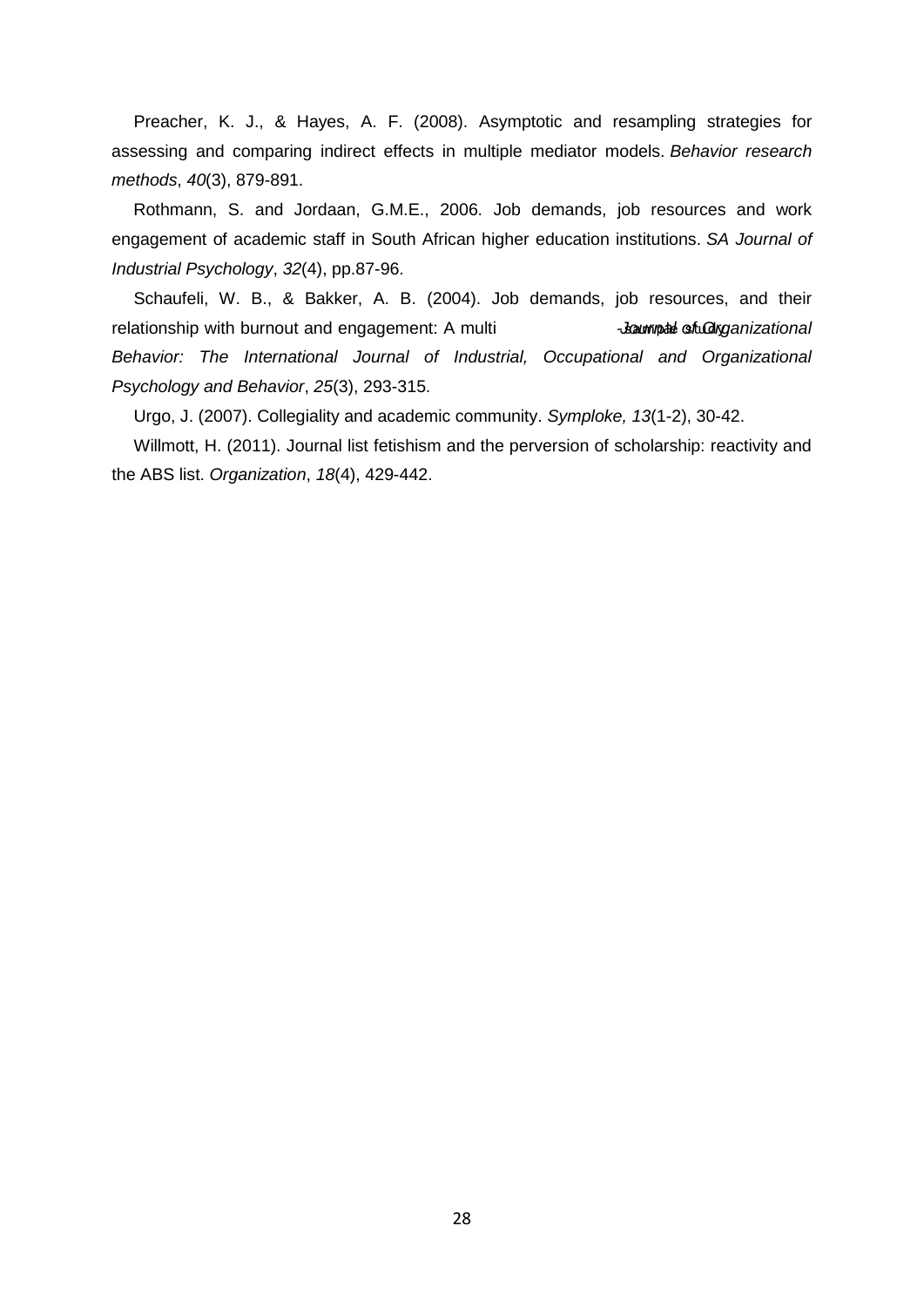## **Figure 1: Model**

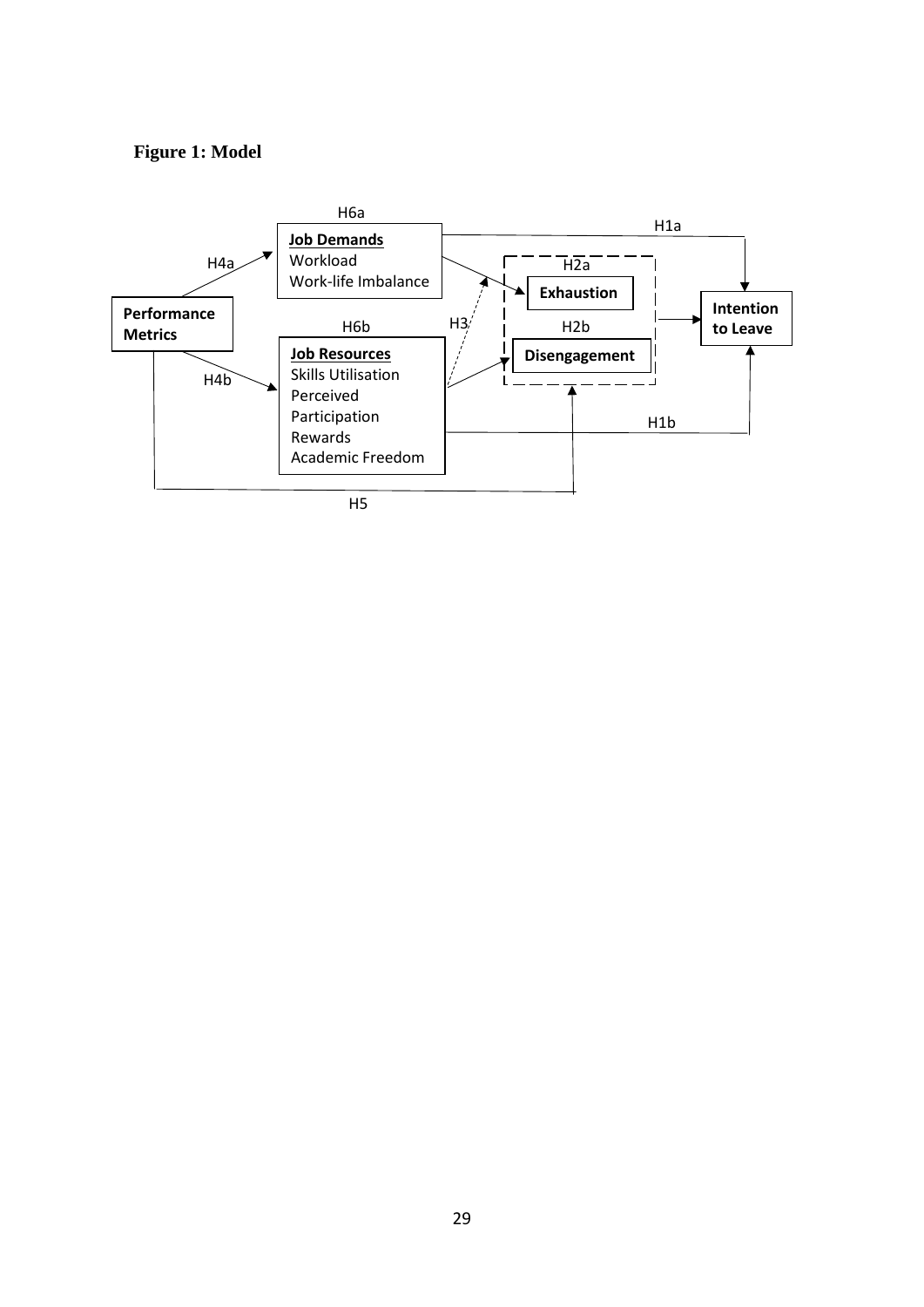| Lable 1. Description of survey respondents |            |                                      |            |  |  |  |  |  |
|--------------------------------------------|------------|--------------------------------------|------------|--|--|--|--|--|
| Variable                                   | Percentage | <b>Variable</b>                      | Percentage |  |  |  |  |  |
| <b>Gender</b>                              |            | <b>Academic qualification</b>        |            |  |  |  |  |  |
| Male                                       | 57.3       | Level 8 (PhD)                        | 80.1       |  |  |  |  |  |
| Female                                     | 39.4       | Level 7 (e.g. Masters,               |            |  |  |  |  |  |
| No response                                | 3.4        | PGcert, PGdip)                       | 19.0       |  |  |  |  |  |
|                                            |            | Level 6 (e.g. Bachelors              |            |  |  |  |  |  |
| <b>Current job position</b>                |            | qualification)                       | 0.5        |  |  |  |  |  |
| Lecturer                                   | 24.5       | No response                          | 0.4        |  |  |  |  |  |
| Senior/Principal lecturer                  | 40.2       | Age (years)                          |            |  |  |  |  |  |
| Associate Professor, Professor,            |            | $<$ 25                               | 0.4        |  |  |  |  |  |
| Reader                                     | 28.9       | $26 - 35$                            | 12.4       |  |  |  |  |  |
| Teaching Fellow, Senior                    |            | $36 - 45$                            | 28.9       |  |  |  |  |  |
| Teaching Fellow.                           | 0.9        | $46 - 55$                            | 39.4       |  |  |  |  |  |
| No response                                | 3.2        | 56-65                                | 17.9       |  |  |  |  |  |
|                                            |            | $>66$                                | 1.1        |  |  |  |  |  |
|                                            |            |                                      |            |  |  |  |  |  |
|                                            |            |                                      | Mean (SD)  |  |  |  |  |  |
|                                            |            | Age (years)                          | 46.8 (9.2) |  |  |  |  |  |
|                                            |            | <b>Years as academic</b>             | 14.8(9.2)  |  |  |  |  |  |
|                                            |            | <b>Years with current university</b> | 9.0(7.6)   |  |  |  |  |  |

**Table 1: Description of survey respondents**

Note: N = 564.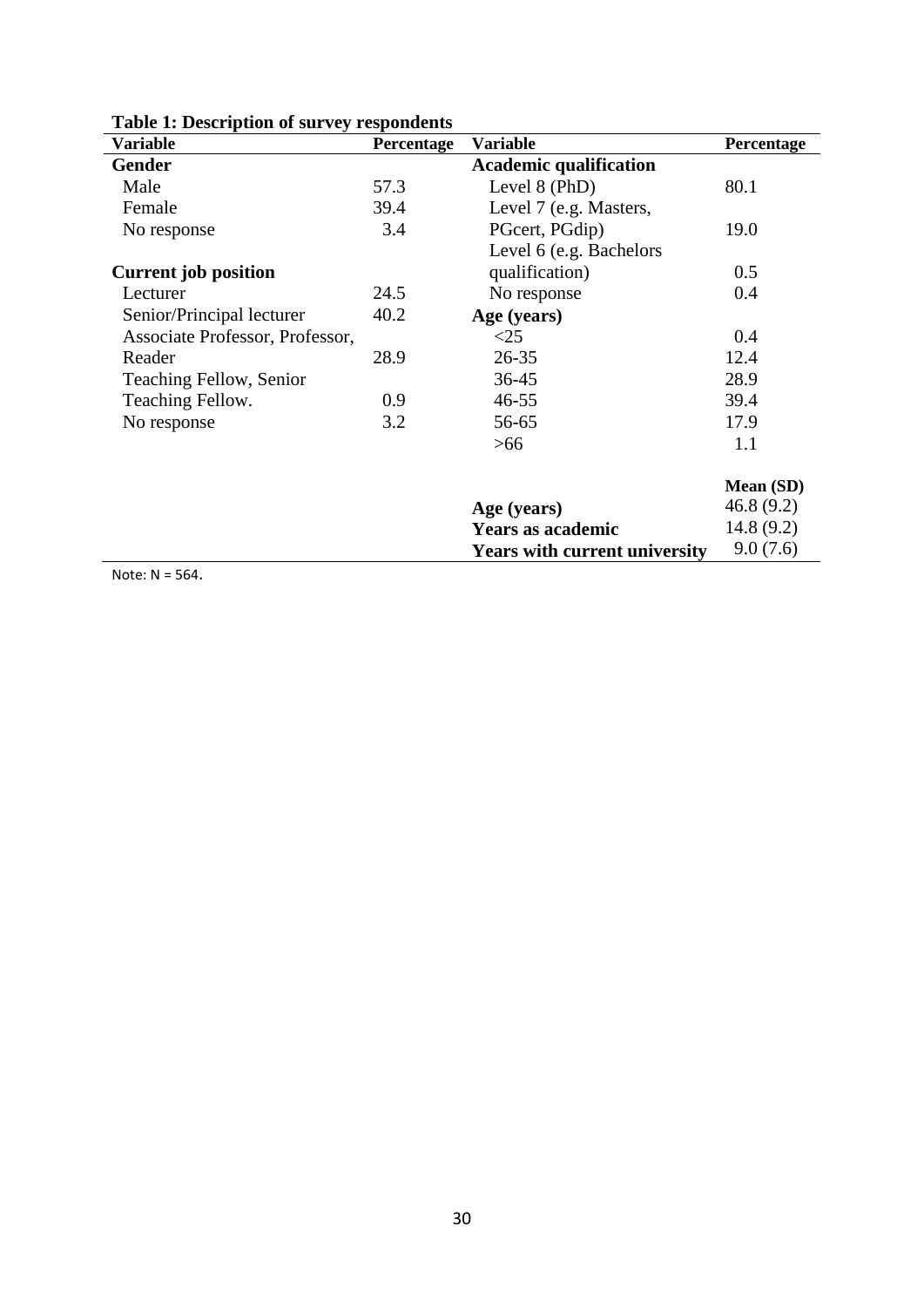|                      |               | <b>Job Demands</b> |                               | <b>Job Resources</b> |                   |                               |  |  |  |
|----------------------|---------------|--------------------|-------------------------------|----------------------|-------------------|-------------------------------|--|--|--|
|                      | <b>Direct</b> | <b>Indirect</b>    | <b>Total</b><br><b>Effect</b> | <b>Direct</b>        | <b>Indirect</b>   | <b>Total</b><br><b>Effect</b> |  |  |  |
| Age                  | .090          |                    |                               | .061                 |                   |                               |  |  |  |
|                      | (.054)        |                    |                               | (.050)               |                   |                               |  |  |  |
| <b>Years Acad.</b>   | .013          |                    |                               | $-0.019$             |                   |                               |  |  |  |
|                      | (.064)        |                    |                               | (.055)               |                   |                               |  |  |  |
| Years Uni.           | $-.068$       |                    |                               | $-.079$              |                   |                               |  |  |  |
|                      | (.043)        |                    |                               | (.038)               |                   |                               |  |  |  |
| Edu. Qual.           | .074          |                    |                               | .069                 |                   |                               |  |  |  |
|                      | (.041)        |                    |                               | (.036)               |                   |                               |  |  |  |
| <b>Position</b>      | $-.039$       |                    |                               | .040                 |                   |                               |  |  |  |
|                      | (.047)        |                    |                               | (.040)               |                   |                               |  |  |  |
| Gender               | $-.130***$    |                    |                               | .012                 |                   |                               |  |  |  |
|                      | (.040)        |                    |                               | (.035)               |                   |                               |  |  |  |
|                      | .381***       |                    |                               |                      |                   |                               |  |  |  |
| <b>Exhaustion</b>    | (.090)        |                    |                               |                      |                   |                               |  |  |  |
| <b>Work-Life</b>     | $-.157$       | .298***            | .141                          |                      |                   |                               |  |  |  |
| Imbal.               | (.083)        | (.159)             | (.082)                        |                      |                   |                               |  |  |  |
| Workload             | .436***       | $.058*$            | .494 ***                      |                      |                   |                               |  |  |  |
|                      | (.083)        | (.107)             | (.076)                        |                      |                   |                               |  |  |  |
| <b>Disengagement</b> |               |                    |                               | .539***              |                   |                               |  |  |  |
|                      |               |                    |                               | (.096)               |                   |                               |  |  |  |
| Skill Util.          |               |                    |                               | $.273***$            | $-.244***$        | .029                          |  |  |  |
|                      |               |                    |                               | (.073)               | (.062)            | (.053)                        |  |  |  |
| Participation        |               |                    |                               | $-.346***$           | $-.202***$        | $-.549***$                    |  |  |  |
|                      |               |                    |                               | (.083)               | (.048)            | (.078)                        |  |  |  |
| <b>Promotion</b>     |               |                    |                               | $-.048$              | $-.011$           | $-.059$                       |  |  |  |
|                      |               |                    |                               | (.044)               | (.023)            | (.047)                        |  |  |  |
| <b>Salary</b>        |               |                    |                               | $-.089*$             | $-.009$           | $-.098*$                      |  |  |  |
|                      |               |                    |                               | (.046)               | (.021)            | (.047)                        |  |  |  |
| <b>Job Security</b>  |               |                    |                               | $-.048$              | $-.034$           | $-.081$                       |  |  |  |
|                      |               |                    |                               | (.044)<br>$-.103*$   | (.025)<br>$-.040$ | (.044)<br>$-142**$            |  |  |  |
| Acad. Free.          |               |                    |                               | (.050)               | (.027)            | (.053)                        |  |  |  |
| <b>Teach</b>         |               |                    |                               | .044                 | $-.033$           | .010                          |  |  |  |
| Acad. Free. Res.     |               |                    |                               | (.048)               | (.023)            | (.050)                        |  |  |  |
| $R^2$                |               | .356               |                               |                      | .610              |                               |  |  |  |
| $\chi^2$ /DF         |               | 2.85               |                               |                      | 2.78              |                               |  |  |  |
| <b>CFI</b>           |               | .941               |                               |                      | .930              |                               |  |  |  |
| TLI                  |               | .929               |                               |                      | .900              |                               |  |  |  |
| <b>RMSEA</b>         |               | .060               |                               |                      | .055              |                               |  |  |  |

**Table 2: Impact of job demands/resources on intention to leave, as mediated by burnout**

Note: standardised coefficients, standard errors given in brackets,  $* p < .05$ ,  $** p < .01$ ,  $*** p < .001$ .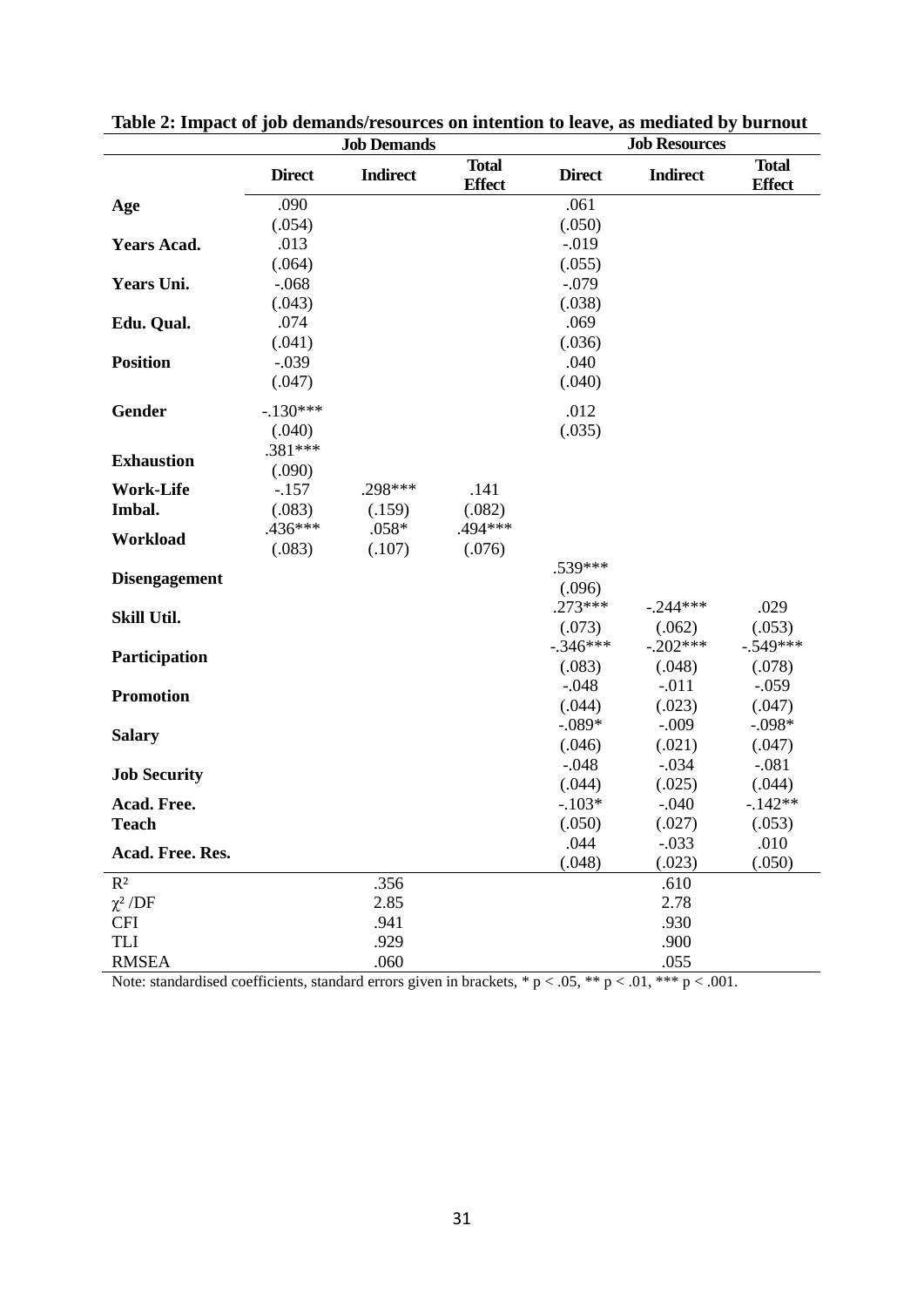| Independent<br><b>Variable</b><br>(IV) | $\cdot$<br><b>Moderating</b><br>variable<br>(MV) | IV                  | <b>MV</b>            | ັັບ -<br><b>Interaction</b> | $\Delta R^2$ | $f^2$ |
|----------------------------------------|--------------------------------------------------|---------------------|----------------------|-----------------------------|--------------|-------|
|                                        | Participation                                    | .588***<br>(.071)   | $-.190*$<br>(.075)   | $-.155**$<br>(.056)         | .020         | .062  |
| Workload                               | Skills Util.                                     | .699***<br>(.043)   | $-273***$<br>(.047)  | $-.001$<br>(.041)           | .000         | .000  |
|                                        | Salary                                           | $.707***$<br>(.049) | $-.008$<br>(.050)    | $-.112*$<br>(.054)          | .008         | .015  |
|                                        | Participation                                    | $.679***$<br>(.043) | $-.276***$<br>(.049) | $-.108*$<br>(.045)          | .012         | .039  |
| Work-Life<br>Imbalance                 | Skills Util                                      | $.700***$<br>(.043) | $-.269***$<br>(.045) | $-.024$<br>(.040)           | .000         | .000  |
|                                        | Salary                                           | .791***<br>(.035)   | $-.010$<br>(.040)    | $-.026$<br>(.045)           | .000         | .000  |

| Table 3: Impact of job demands on burnout, as moderated by job resources |  |  |
|--------------------------------------------------------------------------|--|--|
|                                                                          |  |  |

Note: standardised coefficients, standard errors given in brackets, Effect size  $(f^2) = [R^2$  (interaction model) -  $R^2$ (main effects model)]/[1- R<sup>2</sup> (main effects model)], High/Low = [IV β+ (interaction  $\beta$  +/ – 1SD)\*mediation  $\beta$ ], \* p  $<$  .05, \*\* p  $<$  .01, \*\*\* p  $<$  .001.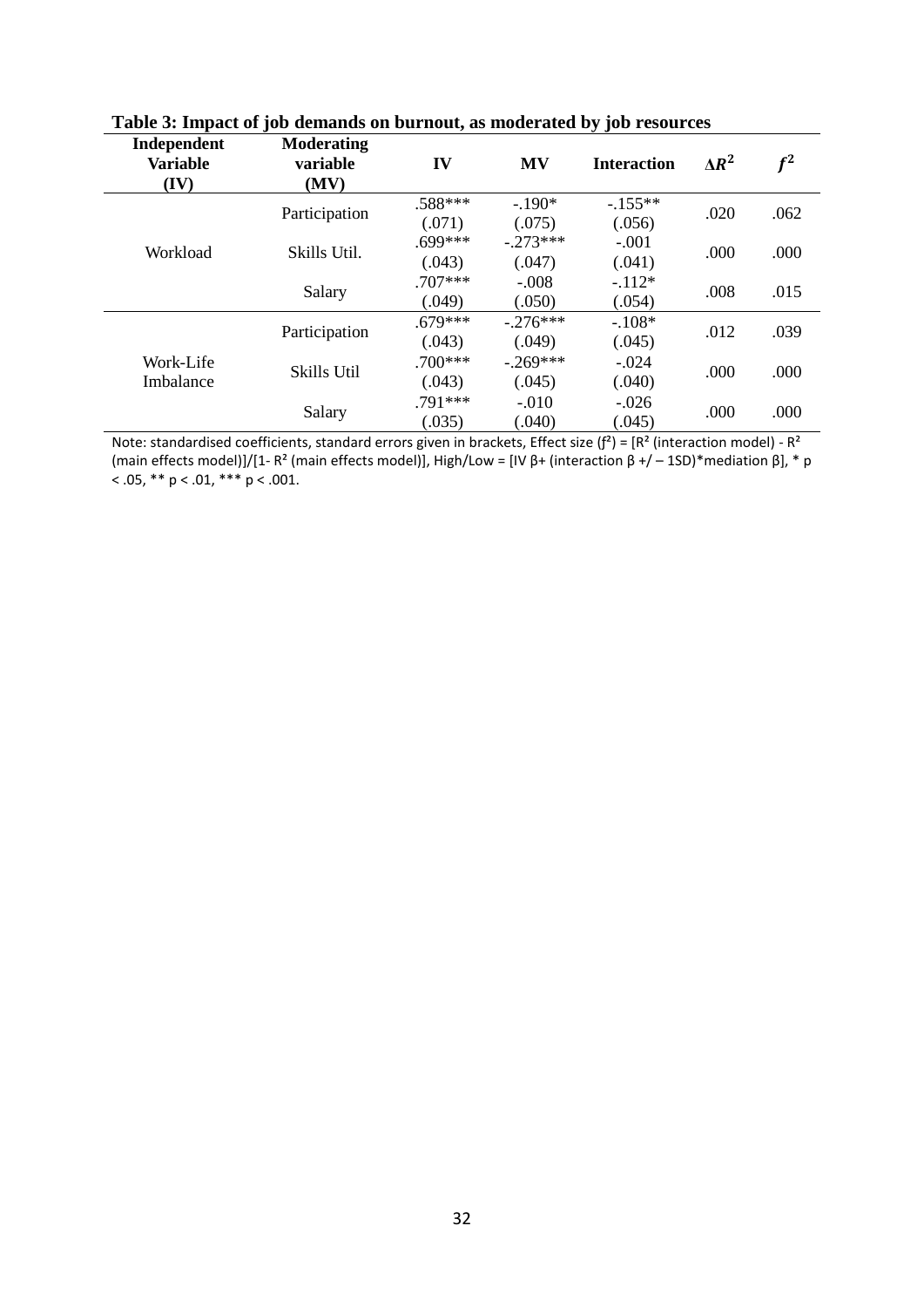|                     |               | <b>Exhaustion</b> |                               | <b>Disengagement</b> |                 |                               |  |  |  |
|---------------------|---------------|-------------------|-------------------------------|----------------------|-----------------|-------------------------------|--|--|--|
|                     | <b>Direct</b> | <b>Indirect</b>   | <b>Total</b><br><b>Effect</b> | <b>Direct</b>        | <b>Indirect</b> | <b>Total</b><br><b>Effect</b> |  |  |  |
| Age                 | $-.040$       |                   |                               | .090                 |                 |                               |  |  |  |
|                     | (.042)        |                   |                               | (.055)               |                 |                               |  |  |  |
| <b>Years Acad.</b>  | .037          |                   |                               | $.172*$              |                 |                               |  |  |  |
|                     | (.059)        |                   |                               | (.083)               |                 |                               |  |  |  |
| Years Uni.          | .049          |                   |                               | .073                 |                 |                               |  |  |  |
|                     | (.029)        |                   |                               | (.044)               |                 |                               |  |  |  |
| Edu. Qual.          | $-.008$       |                   |                               | .033                 |                 |                               |  |  |  |
|                     | (.029)        |                   |                               | (.040)               |                 |                               |  |  |  |
| <b>Position</b>     | $-0.056$      |                   |                               | .013                 |                 |                               |  |  |  |
|                     | (.034)        |                   |                               | (.051)               |                 |                               |  |  |  |
| Gender              | $-.052$       |                   |                               | $-.074$              |                 |                               |  |  |  |
|                     | (.032)        |                   |                               | (.042)               |                 |                               |  |  |  |
| <b>Work-Life</b>    | .870***       |                   |                               |                      |                 |                               |  |  |  |
| Imbal.              | (.029)        |                   |                               |                      |                 |                               |  |  |  |
|                     | $.222***$     |                   |                               |                      |                 |                               |  |  |  |
| Workload            | (.049)        |                   |                               |                      |                 |                               |  |  |  |
| Skill Util.         |               |                   |                               | $-.585***$           |                 |                               |  |  |  |
|                     |               |                   |                               | (.061)               |                 |                               |  |  |  |
| Participation       |               |                   |                               | $-.314***$           |                 |                               |  |  |  |
|                     |               |                   |                               | (.067)               |                 |                               |  |  |  |
|                     |               |                   |                               | $-.050$              |                 |                               |  |  |  |
| <b>Promotion</b>    |               |                   |                               | (.047)               |                 |                               |  |  |  |
|                     |               |                   |                               | $-.091*$             |                 |                               |  |  |  |
| <b>Salary</b>       |               |                   |                               | (.047)               |                 |                               |  |  |  |
|                     |               |                   |                               | $-.131**$            |                 |                               |  |  |  |
| <b>Job Security</b> |               |                   |                               | (.047)               |                 |                               |  |  |  |
| Acad. Free.         |               |                   |                               | $-.130*$             |                 |                               |  |  |  |
| <b>Teach</b>        |               |                   |                               | (.052)               |                 |                               |  |  |  |
|                     |               |                   |                               | $-136**$             |                 |                               |  |  |  |
| Acad. Free. Res.    |               |                   |                               | (.041)               |                 |                               |  |  |  |
| <b>Metrics</b>      | $.068*$       | .033              | $.101*$                       | .071                 | $.177***$       | $.249***$                     |  |  |  |
| (Teaching)          | (.032)        | (.053)            | (.053)                        | (.041)               | (.049)          | (.056)                        |  |  |  |
| <b>Metrics</b>      | .033          | .042              | .074                          | .014                 | .096*           | $.110*$                       |  |  |  |
| (Research)          | (.033)        | (.050)            | (.052)                        | (.043)               | (.050)          | (.059)                        |  |  |  |
| $R^2$               |               | .691              |                               |                      | .639            |                               |  |  |  |
| $\chi^2$ /DF        |               | 2.78              |                               |                      | 2.80            |                               |  |  |  |
| <b>CFI</b>          |               | .938              |                               |                      | .926            |                               |  |  |  |
| TLI                 |               | .924              |                               |                      | .900            |                               |  |  |  |
| <b>RMSEA</b>        |               | .051              |                               |                      | .056            |                               |  |  |  |

**Table 4: Impact of metric-based performance management on burnout, as mediated by job demands/resources**

Note: standardised coefficients, standard errors given in brackets,  $* p < .05$ ,  $** p < .01$ ,  $*** p < .001$ .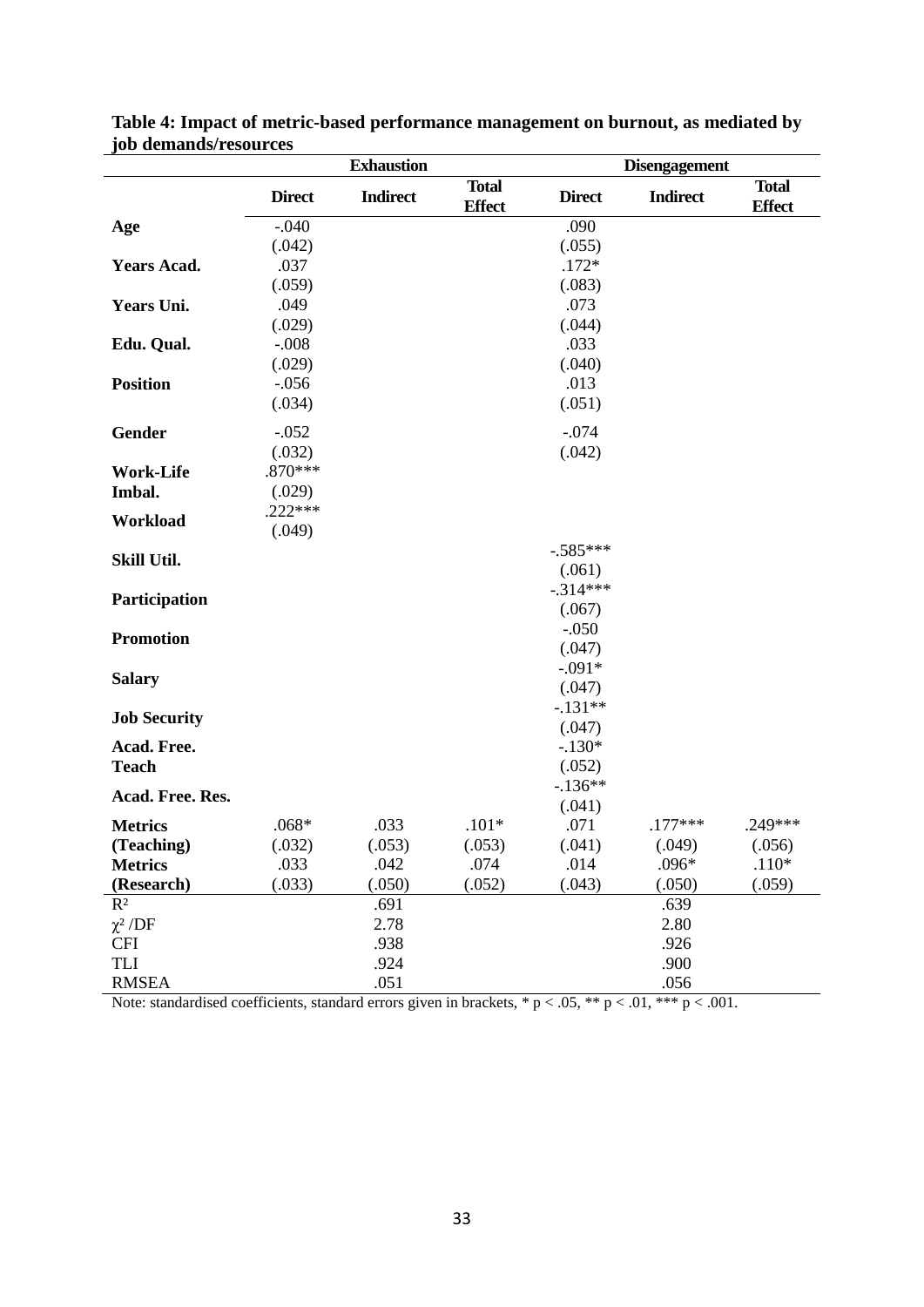|                      | 1       | $\overline{2}$ | 3       | 4                        | 5       | 6       |                          | 8       | 9       | 10      | 11      | 12      | 13      | 14                       | 15             | 16      | 17      |
|----------------------|---------|----------------|---------|--------------------------|---------|---------|--------------------------|---------|---------|---------|---------|---------|---------|--------------------------|----------------|---------|---------|
| 1. Skill Utilisation | .886    |                |         |                          |         |         |                          |         |         |         |         |         |         |                          |                |         |         |
| 2. Participation     | 0.50    | .770           |         |                          |         |         |                          |         |         |         |         |         |         |                          |                |         |         |
| 3. Promotion         | 0.24    | 0.41           |         |                          |         |         |                          |         |         |         |         |         |         |                          |                |         |         |
| 4.Salary             | 0.23    | 0.37           | 0.25    | $\overline{\phantom{a}}$ |         |         |                          |         |         |         |         |         |         |                          |                |         |         |
| 5.Job Security       | 0.25    | 0.46           | 0.21    | 0.17                     |         |         |                          |         |         |         |         |         |         |                          |                |         |         |
| 6.Acad. Free. Teach  | 0.45    | 0.43           | 0.17    | 0.21                     | 0.22    |         |                          |         |         |         |         |         |         |                          |                |         |         |
| 7.Acad. Free. Res.   | 0.48    | 0.45           | 0.23    | 0.17                     | 0.27    | 0.48    | $\overline{\phantom{a}}$ |         |         |         |         |         |         |                          |                |         |         |
| 8. Work-Life Imbal.  | $-0.29$ | $-0.38$        | $-0.28$ | $-0.28$                  | $-0.27$ | $-0.23$ | $-0.25$                  | .899    |         |         |         |         |         |                          |                |         |         |
| 9. Workload          | $-0.46$ | $-0.65$        | $-0.39$ | $-0.36$                  | $-0.31$ | $-0.36$ | $-0.32$                  | 0.71    | .802    |         |         |         |         |                          |                |         |         |
| 10. Disengagement    | $-0.71$ | $-0.70$        | $-0.34$ | $-0.30$                  | $-0.38$ | $-0.50$ | $-0.50$                  | 0.48    | 0.61    | .724    |         |         |         |                          |                |         |         |
| 11.Exhaustion        | $-0.51$ | $-0.58$        | $-0.32$ | $-0.25$                  | $-0.36$ | $-0.38$ | $-0.39$                  | 0.78    | 0.72    | 0.89    | .796    |         |         |                          |                |         |         |
| 12.Int. to Leave     | $-0.36$ | $-0.68$        | $-0.33$ | $-0.36$                  | $-0.36$ | $-0.44$ | $-0.32$                  | 0.46    | 0.59    | 0.68    | 0.60    | .867    |         |                          |                |         |         |
| 13.Age               | 0.02    | $-0.06$        | 0.02    | 0.10                     | 0.04    | 0.02    | $-0.07$                  | $-0.11$ | $-0.02$ | 0.04    | $-0.02$ | 0.05    |         |                          |                |         |         |
| 14. Years Academia   | 0.05    | $-0.05$        | $-0.01$ | 0.19                     | 0.05    | 0.04    | 0.04                     | $-0.07$ | 0.01    | 0.08    | 0.05    | 0.05    | 0.68    | $\overline{\phantom{a}}$ |                |         |         |
| 15. Years University | 0.02    | $-0.04$        | $-0.02$ | 0.09                     | $-0.02$ | 0.04    | $-0.05$                  | $-0.04$ | 0.03    | 0.09    | 0.07    | $-0.03$ | 0.33    | 0.36                     | $\overline{a}$ |         |         |
| 16.Edu. Qual.        | 0.02    | $-0.03$        | $-0.02$ | $-0.09$                  | $-0.01$ | $-0.10$ | 0.17                     | 0.07    | 0.10    | 0.02    | 0.04    | 0.13    | $-0.14$ | $-0.06$                  | $-0.13$        |         |         |
| 17. Position         | 0.14    | 0.13           | 0.17    | 0.09                     | 0.13    | 0.05    | 0.25                     | $-0.08$ | $-0.07$ | $-0.11$ | $-0.06$ | $-0.04$ | 0.27    | 0.40                     | 0.07           | 0.21    |         |
| 18.Gender            | 0.01    | $-0.01$        | $-0.09$ | $-0.01$                  | $-0.08$ | 0.02    | $-0.05$                  | 0.24    | 0.12    | $-0.04$ | 0.14    | $-0.01$ | $-0.12$ | $-0.14$                  | 0.02           | $-0.06$ | $-0.12$ |

**Appendix 1: Correlation matrix and Cronbach's Alpha values**

Note: Pearson correlations, Cronbach's Alpha values given on diagonal.